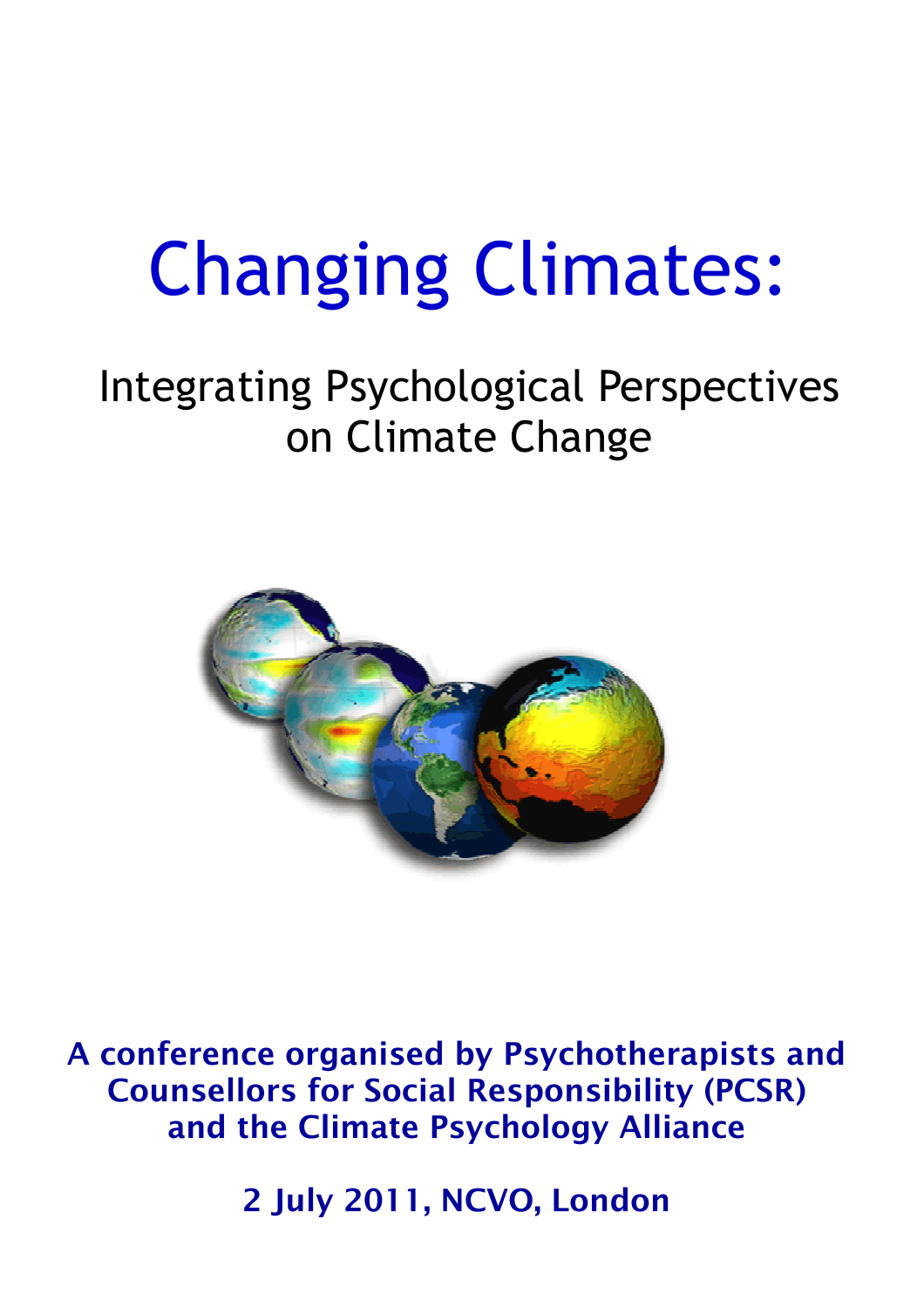## PCSR Conference Report II:

### Changing Climates: Integrating Psychological Perspectives on Climate Change, 2 July 2011, London

This engaging one-day conference was a landmark in that it marked the launch of an Alliance now called the Climate Psychology Alliance (see the Alliance Mission Statement on page 17 of this bulletin). The event was opened by Judith Anderson, current Chair of PCSR. This was followed by an introduction from Paul Hoggett, Professor of Social Policy and Director of the Centre for Psycho-Social Studies at the University of West of England. Clive Hamilton, public academic, Professor of Public Ethics at the Centre for Applied Philosophy and Public Ethics (a joint centre of the Australian National University, Charles Sturt University and the University of Melbourne) and visiting academic, University of Oxford, then gave a keynote address.

There were four response to Clive's address. These were from: Nick Pidgeon (Professor of Environmental Psychology, Cardiff University), Tree Staunton (Integrative Body Psychotherapist and Course Director for Psychotherapy at BCPC), Sally Weintrobe (Psychoanalyst, Institute of Psychoanalysis) and Sandra White (Ecopsychologist). We decided to transcribe the papers from the day in their entirety, given the richness and diversity of themes. These are published in the following section. We apologise that due to a number of technical hitches we were unable to publish Tree Staunton's response. This will be published in the next edition of Transformations.

Four parallel workshops were offered during the afternoon before a whole group plenary to end the day. These were lead by:

- Sophy Banks, Co-creator of Transition Town Heart and Soul groups
- Paul Maiteny, Ecologist, Anthropologist and Integrative Transpersonal Psychotherapist,
- Nick Totton, Body Psychotherapist
- Rosemary Randall, Psychoanalytic Psychotherapist, Cambridge Carbon Footprint + Carbon Conversations project

Thanks in particular go to Judith Anderson and Sandra White for organising this conference.

#### Photos from the conference

Left: Nick Totton, Judith Anderson and Clive Hamilton during the final plenary. Right: Tree Staunton and Mary-Jayne Rust.



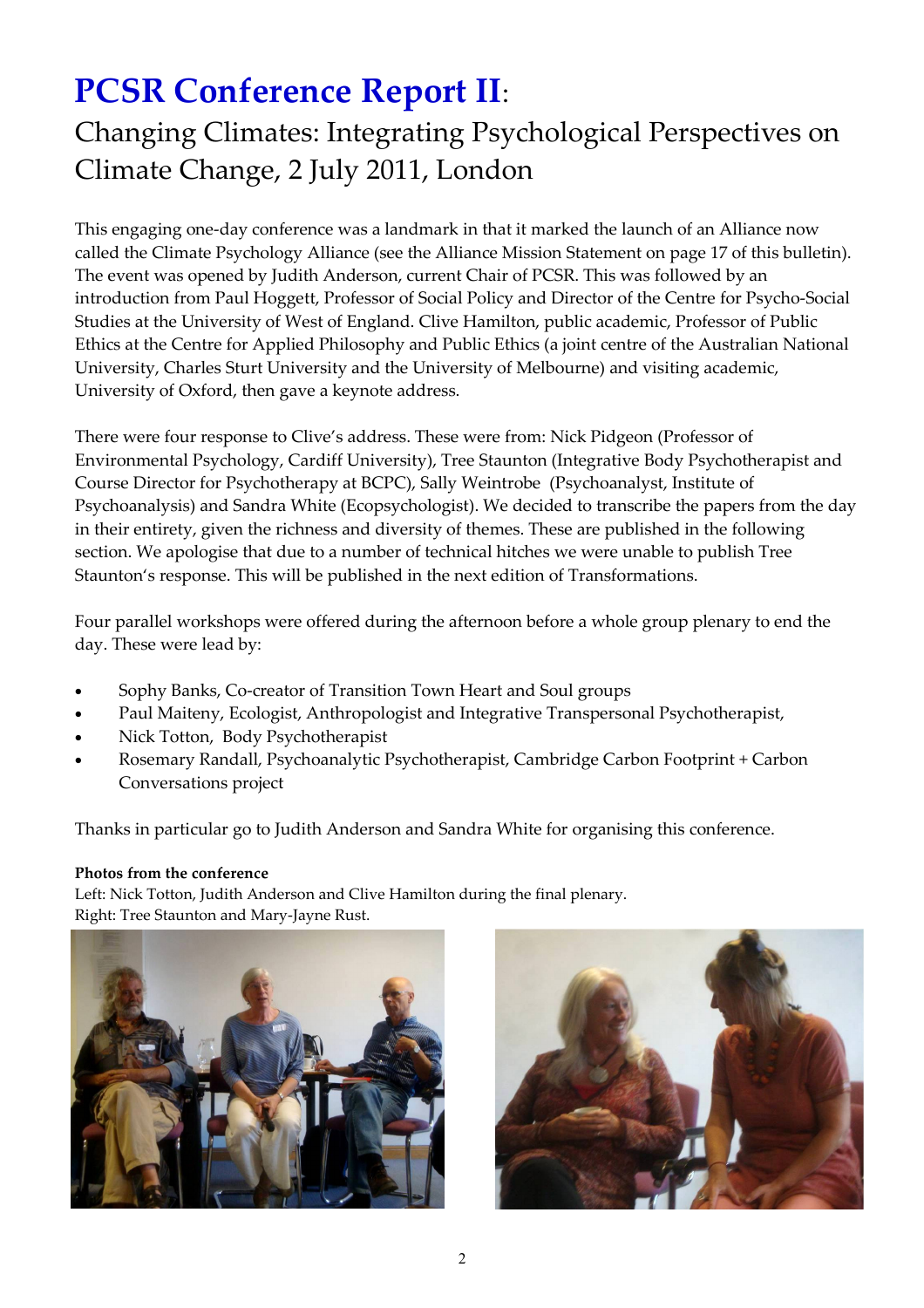### Opening From Judith Anderson current Chair of the PCSR steering group





"pity the planet – all joy gone from the sweet volcanic cones"

I open with some verses from a poem by Robert Lowell:

"Oh to break lose, like the Chinook salmon jumping and falling back nosing up to the impossible stone and bone crunching waterfall

- raw jawed, weak fleshed there, stopped by ten steps of the roaring ladder and then to clear the top on the last try alive enough to spawn and die".

So welcome to all of you in our apparently impossible endeavour. It almost feels redundant on these occasions to remind ourselves of the crunching waterfall of environmental catastrophe that makes this event 'timely'. Yesterday's Independent reported climate scientists stating that 'the link between climate change and recent extreme weather events can no longer be ignored'. There has also been recent news of the appalling degradation of the ocean.

What I think we are exploring today is the significance of the environmental aspirations of those of us, therapists and counsellors, whose familiar territory is mainly to work with a handful of individuals in the consulting room and research with communities. We must come together to be as effective as we can possibly be.

I, with other colleagues - some here today - had a very good experience of working on an environmental sustainability and climate change policy for UKCP – one of the larger registering bodies for Psychotherapists in the UK. It seemed that when we had a task, our differences became a minor matter and did not negate our energy. Perhaps fundamentally our task is to help our communities engage with environmental degradation and climate change when deep in our hearts we are all terribly afraid.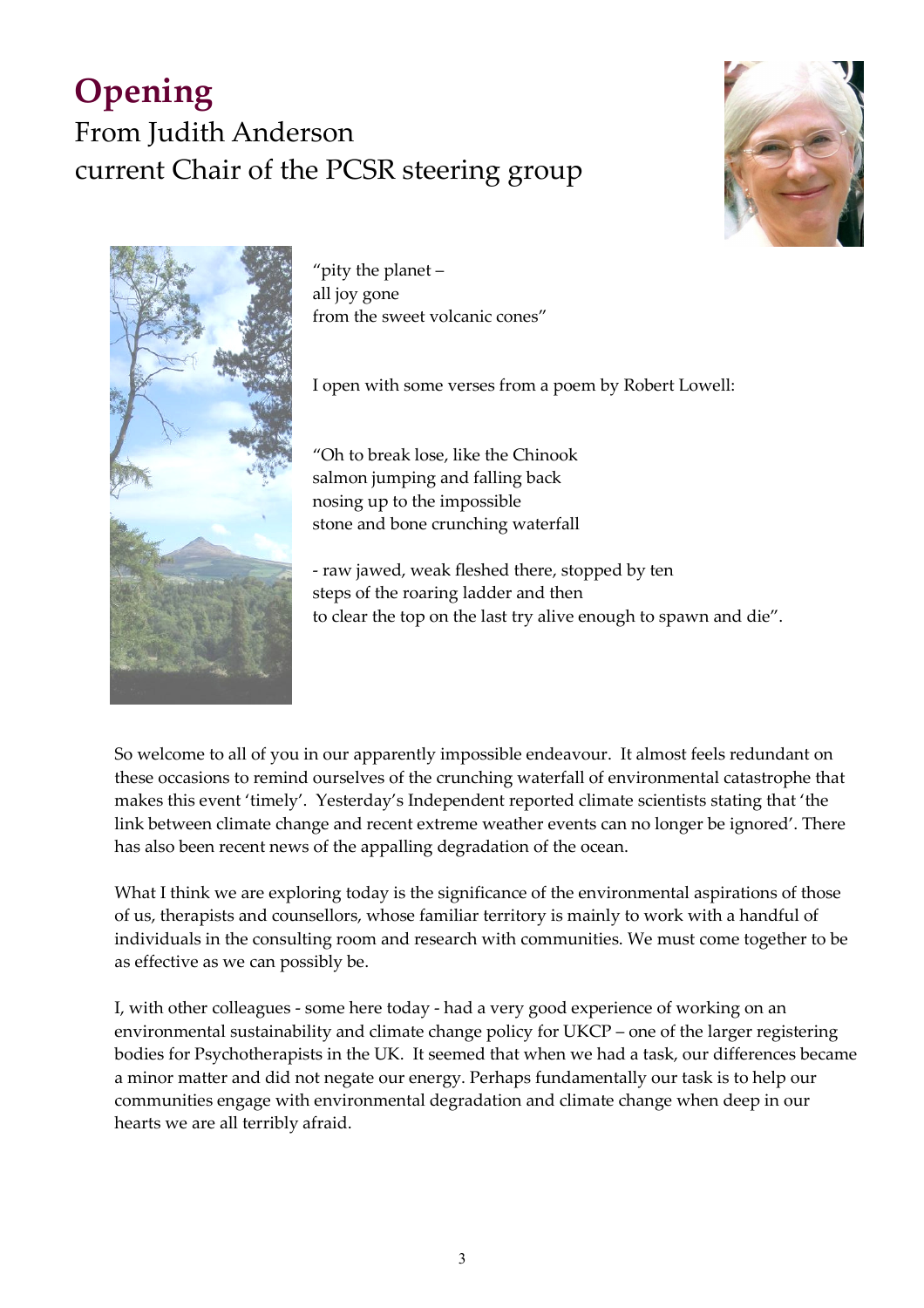

# Key Note Lecture: Denial, Evasion and Disintegration in the Face of Climate Change

Clive Hamilton is a public intellectual and Professor of Public Ethics at the Centre for Applied Philosophy and Public Ethics, a joint centre of the Australian National University, Charles Sturt University and the University of Melbourne. He is also a visiting academic, University of Oxford.

#### Modern climate denial

Today I would like to talk about climate change denialism—the repudiation of a body of science for political and cultural reasons—and a broader phenomenon that might be called climate change evasion. Both are essential to understanding the wide and growing gap between what the best science says we must do to preserve a climate on Earth suitable for human life, and the actions governments have actually undertaken.

As a psychological phenomenon, denial has been remarked upon for a long time. In 1927, under the title "The Psychology of Antivaccination", The Lancet commented on the passion of antivaccinators in terms that apply with eerie resonance to modern climate science denial. It noted that the value and limitations of vaccination against small-pox had been thoroughly researched and understood by scientific medicine, yet:

> we still meet the belief … that vaccination is a gigantic fraud deliberately perpetuated for the sake of gain. … The opposition to vaccination … still retains the "all or none" quality of primitive behaviour and, like many emotional reactions, is supported by a wealth of argument which the person reacting honestly believes to be the logical foundation of his behaviour. ….

If a belief depends on an emotional state we can by arguments only convince a man against his will, and the proverb tells us what happens next.

The proverb referred to observes: "He that complies against his Will, Is of his own Opinion still."

The Lancet's proposed solution to denial of the evidence for vaccination was to give it free rein.

> The granting of validity to a conscientious objection to vaccination has the advantage of meeting the objector on his own ground;

moreover, since emotion is directed against persons rather than against things—in this case, perhaps, against personifications of authority, medical or legislative—the emotion is allowed a chance of subsiding.

The risk of allowing a part of the population to escape protection from small-pox may not be too great a price to pay if the result is to bring the vaccination controversy into that world of cold reason where two and two make four.

Regrettably, such a solution cannot apply to climate denial because we cannot contrive to ensure that the depredations of climate change will be visited solely on those who work so hard to obstruct preventive measures being taken.

Climate deniers comprise a movement made up of a network of organisations and with a loose membership. Members are defined by their strong devotion to a set of interlocking ideas: rejection of all of the main tenets of climate science; an exaggerated fear of the consequences of policies to reduce emissions; and a conviction that many scientists, scientific organisations and environment groups are engaged in a conspiracy to impose a set of pro-environmental political views on the rest of the world. (The Pentagon, which has issued reports warning of the strategic dangers of a world under climate change, must be counted as party to the conspiracy.)

While many prominent deniers openly articulate conspiracy theories in order to be able to explain widespread consensus among climate scientists, for some the idea of a well-organised and malevolent conspiracy goes too far. They are inclined to attribute the scientific consensus to a more benign process such as "group-think". Either way, the strength of their convictions enables deniers to continue to assert the truth of their beliefs in the face of the accumulation of evidence that contradicts them, and to overlook inconsistencies in the body of beliefs they adhere to.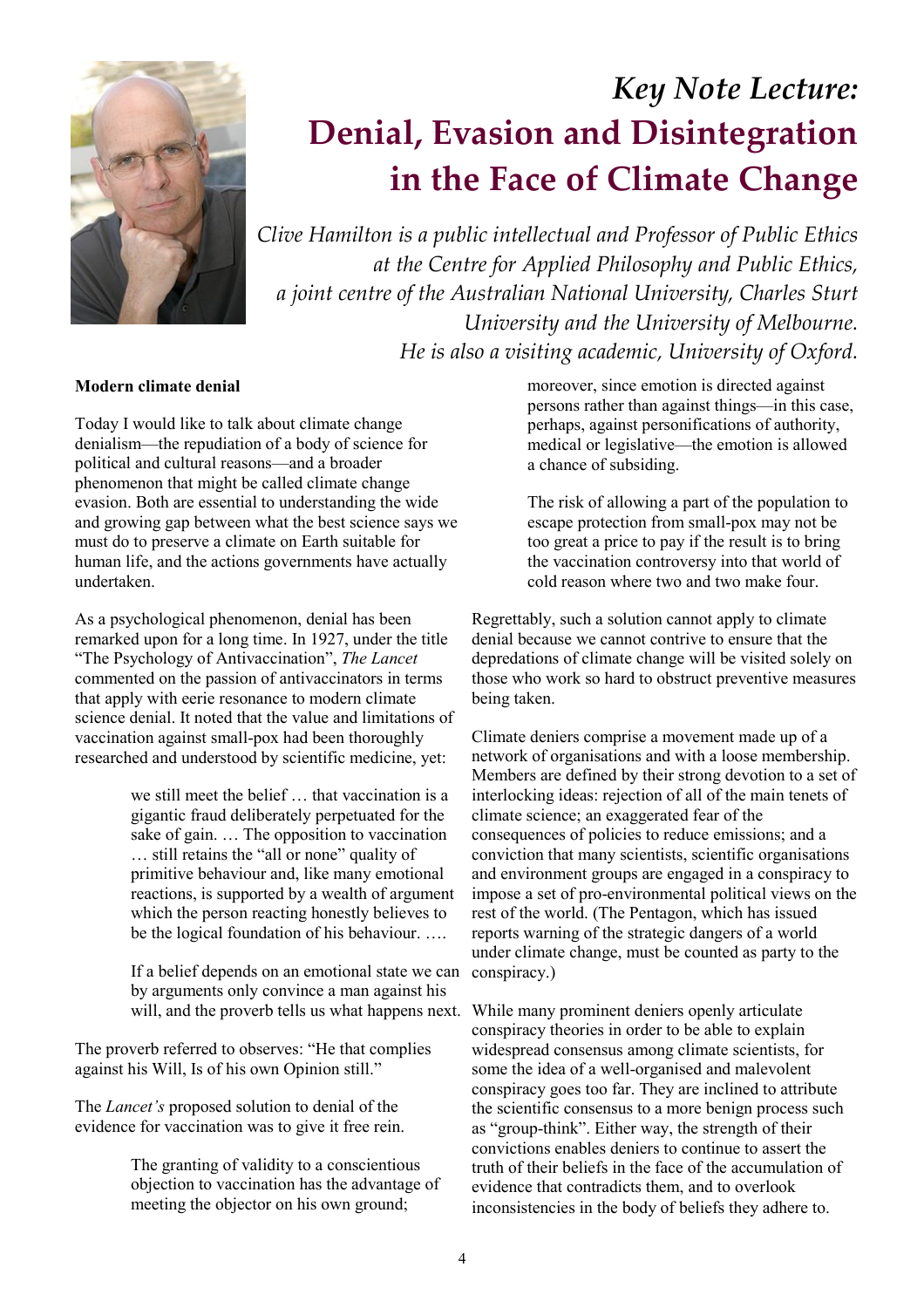The psychology of group membership is powerful and is rooted in the belief that insiders comprise a select minority with a superior understanding of reality. Their special knowledge derives from their personal insightfulness and superior critical faculties; these set them apart from ordinary mortals. Those who hold the consensus view are regarded as deluded, weak or engaged in subterfuge. The determination with which deniers cling to their views is rooted in their belief that their special understanding has the ability to save the world from disastrous mistakes. This imposes on them a strong obligation to proselytize wherever an opportunity can be found, especially in the media and on the internet.

The club-like nature of the denial movement—built around a shared existence within a self-contained worldview marked by a siege mentality—renders members particularly uncritical of the claims made by its leaders. Those who rise to the top of the movement tend to be highly articulate and forceful individuals, sometimes charismatic or with the authority of apparent expertise. Among members, their shared special knowledge, salvation objective and victimhood causes them to bond closely and derive a major part of their sense of self from their participation in the group. This tends to encourage further suspension of critical faculties, confirmation of their beliefs, elimination of doubts and closer adherence to the self-contained worldview.

All of this suggests that in some respects the climate denial movement has the characteristics of a cult. It is, however, much looser than a cult and has no single powerful leader invested with extraordinary powers. In their recruitment practices, cults use manipulative techniques to prey on troubled individuals. Climate denial, on the other hand, does not recruit actively but draws in those who, for their own reasons, reject climate science and want to make that rejection a significant part of their life. What are those reasons?

While members of the climate denial movement think of themselves as individuals distinguished by their unusual ability to see through the lies of the scientific establishment, I have argued that, especially in the United States, climate science has been turned into a battleground in the wider culture war so that one can now make a good guess at an American's opinion on global warming by identifying their views on abortion, same-sex marriage and gun-control (1). So adopting climate denial has become a means of expressing one's membership of a cultural-political group, that of conservatives fearful that traditional cultural values are under attack from progressives. Thus it was quite natural that the Tea Party should seamlessly adopt denial of climate science of one of its defining positions.

#### Anti-relativism in Germany

Elsewhere I have described some other historical instances of denial that can teach us a great deal about modern climate denial, including the remarkable and largely forgotten campaign against Einstein and the general theory of relativity (2). In Weimar Germany in the 1920s Einstein's theory attracted fierce controversy, with conservatives and ultra-Nationalists reading it as a vindication of their opponents—liberals, socialists, pacifists and Jews.

1920 was a turning point. A year earlier a British scientific expedition had used observations of an eclipse to provide empirical confirmation of Einstein's prediction that light could be bent by the gravitational pull of the sun. Little-known to the general public beforehand, Einstein was instantly elevated to the status of the genius who out-shone Galileo and Newton. But conservative newspapers provided an outlet for antirelativity activists and scientists with an axe to grind, stoking nationalist and anti-Semitic sentiment among those predisposed to it.

At the height of the storm in 1920, a bemused Einstein wrote to a friend:

> "This world is a strange madhouse. Currently, every coachman and every waiter is debating whether relativity theory is correct. Belief in this matter depends on political party affiliation"

Today it is common to hear taxi-drivers, shock jocks and newspaper columnists pontificate on areas of science that more cautious souls would not make judgments about without a Doctorate in Atmospheric Physics. Like Einstein's opponents, who denied relativity because of its association with progressive politics, conservative climate deniers follow the maxim that "my enemy's friend is my enemy", so scientists whose research strengthens the claims of environmentalism must be opposed.

In Weimar Germany the threat to the cultural order apparently posed by the theory of relativity saw Einstein accused of "scientific dadaism", after the anarchistic cultural and artistic movement then at its peak. The epithet is revealing because it reflected the anxiety among conservatives that Einstein's destabilisation of the Newtonian physical world mirrored the subversion of the social order then under way. Relativity's apparent repudiation of absolutes was interpreted by some as yet another sign of moral and intellectual decay.

Although not to be overstated, the turmoil of Weimar Germany has some similarities with the political ferment that characterises the United States today—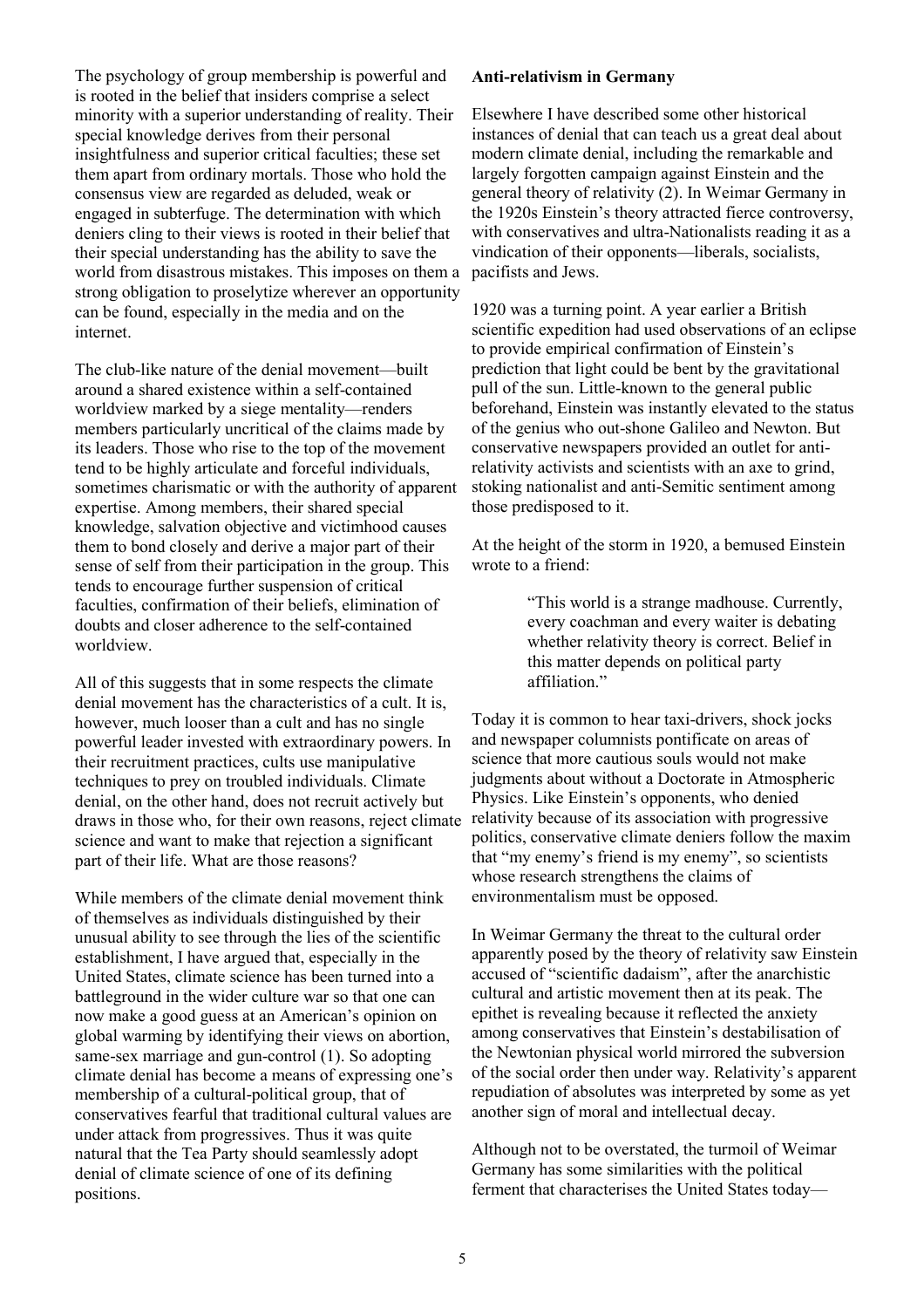deep-rooted resentments, the sense of a nation in decline, the fragility of liberal forces, and the rise of an angry populist right. Environmental policy and science have become combat zones in a deep ideological divide that emerged as a backlash against the gains of the social movements of the 1960s and 1970s. Both antirelativists and climate deniers feared, justifiably, that science would enhance the standing of their enemies and they responded by tarnishing science with politics.

Einstein's work was often accused of being un-German, and Nazi ideology would soon be drawing a distinction between Jewish and Aryan mathematics. "Jewish mathematics" served the same political function that the charge of "left-wing science" does in the climate debate today. In the United States, the notion of left-wing science dates to the rise in the 1960s of what has been called "environmental-social impact science" which, at least implicitly, questioned the unalloyed benefits of "technological-production science".

It began with publication in 1962 of Rachel Carson's Silent Spring. By 1975 Jacob Needleman was writing: "Once the hope of mankind, modern science has now become the object of such mistrust and disappointment that it will probably never again speak with its old authority." The support of denialist think tanks for geoengineering solutions to global warming can be understood as a reassertion of technological-production science over impact science (3).

The motives of Einstein's opponents were various but differences were overlooked in pursuit of the common foe, just as today among the enemies of climate science are grouped activists in free-market think tanks, politicians pandering to popular fears, conservative media outlets like The Times and Fox News, disgruntled scientists, right-wing philanthropists, and sundry opportunists like Christopher Monckton and Bjorn Lomborg.

Since the first publication of Einstein's theory in 1905 and its explosion onto the public stage in 1920, the theory had naturally attracted intense debate and criticism within the scientific community. Some eminent physicists not only rejected relativity but were eager to make their arguments in public. The two most prominent were Ernst Gehrcke and Philipp Lenard.

While opposition to relativity came from both scientists and political activists, it soon became difficult to separate the two, just as today those scientists who reject climate science are quickly drawn into the web of right-wing think tanks at the heart of climate denial. The most prominent ones now appear alongside political agitators at the conferences of the Heartland Institute, currently the most active group.

Gehrcke developed an elaborate account of "mass hypnosis" to explain the public's gullibility in accepting a theory that was so manifestly untrue. Climate deniers have also been required to explain why most members of the public accept climate science and the need for abatement policies and to this end prominent denier Fred Singer has channelled Gehrcke's theory with his argument that climate science is a form of "collective environmental hysteria".

Anti-relativity activists established the Working Society of German Scientists for the Preservation of Pure Science, a front group created to give the impression that there was a credible body of scientists who resisted the Einstein craze. Today, several pseudo-scientific organisations are active against climate science, such as Fred Singer's Nongovernmental International Panel of Climate Change, described by Der Spiegel as "nothing but a collection of like-minded scientists Singer has gathered around himself" (4). The widespread use of the term "sound science" by climate deniers, to contrast with the "junk science" to be found in professional journals and IPCC reports, is similar to the antirelativists' invocation of "pure science", although the contrast with "Jewish science" had racial overtones that are absent today.

In a forerunner of the petitions of recent years listing the names of scientists who reject the science of climate change, in 1931 a group including two winners of the Nobel Prize for Physics published a pamphlet titled One Hundred Authors Against Einstein. When called to respond, Einstein asked why 100 scientists were needed to refute relativity: "If I were wrong, one would have been enough".

#### Wishful thinking

In their active forms anti-relativism and climate denial were restricted to small minorities. But their influence spread much wider. Although most members of the public superficially accept the scientific consensus, by sowing doubt deniers provide a reason to accept it with less conviction. Doubts sown by deniers reinforce the psychological mechanisms we deploy to avoid the unpleasant feelings triggered by exposure to the warnings of climate scientists. In Requiem for a Species I call these mechanisms "maladaptive coping strategies". Instead of repudiating the science outright, they admit some of the facts and allow some of the associated emotions, but do so in distorted form. These strategies include distraction, blame-shifting and pleasure-seeking. It is common to hear people reinterpreting the threat by using narratives such as "people have solved these sorts of problems before", "scientists are probably exaggerating" and "if it were that bad the government would be doing something about it".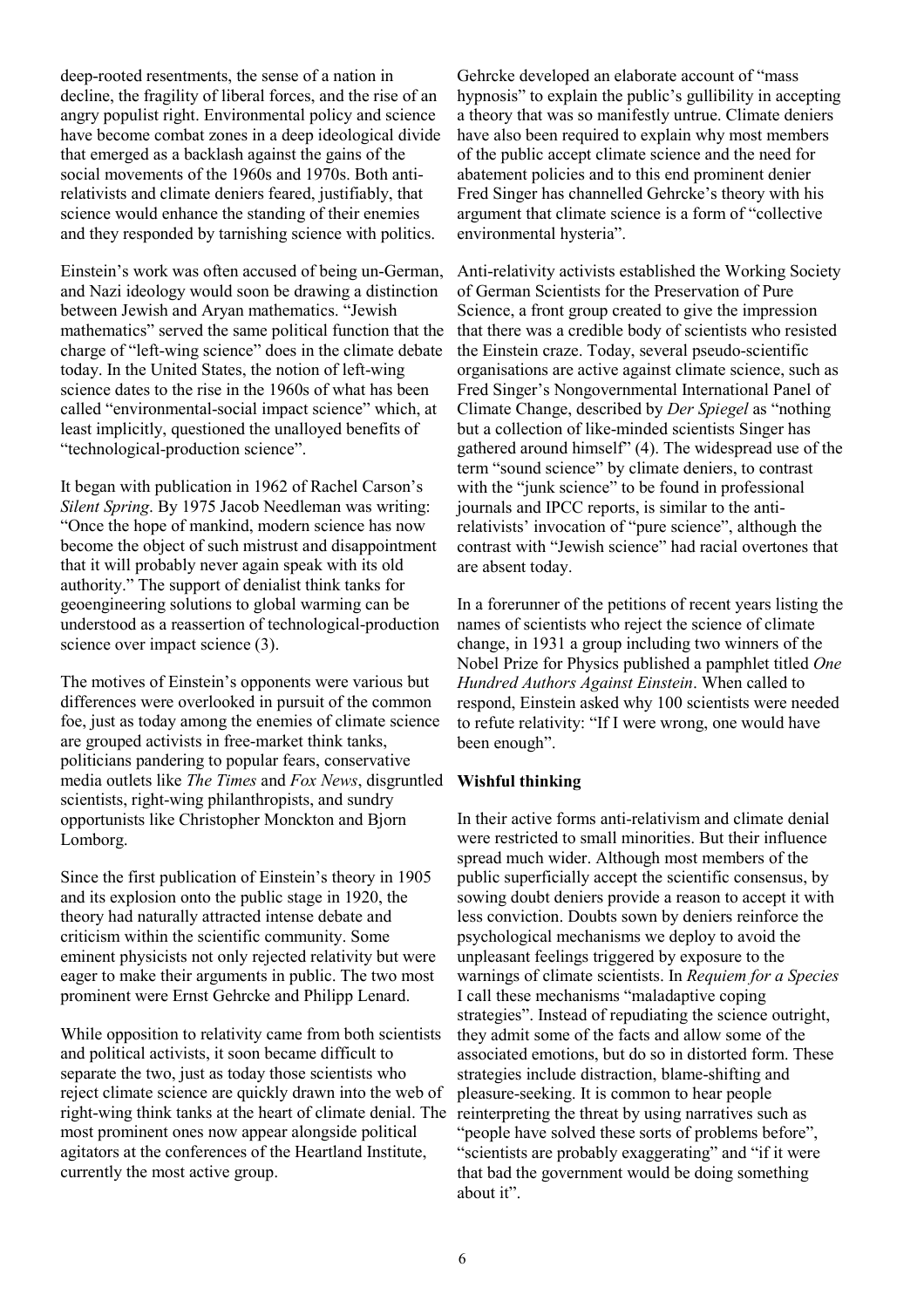Not long ago in Cambridge I gave a talk similar to this one. Even though I had just focused attention on the various ruses we use to evade the full meaning of the scientific warnings, the audience reactions in question time and conversation afterwards saw each of those mechanisms unselfconsciously on display. One man was convinced that if only the IPCC adopted a doubleblind peer review system all of the criticisms of deniers would melt away. Another was convinced we will solve the climate problem through the development of a new energy source derived from high-flying kites, which could, he said, displace coal-fired electricity within a decade. An American woman accepted everything I said The warnings of Churchill and a handful of others were but simply evinced, with a shining face, an unbounded optimism that something would come along. An ecologist argued that if we could put an economic value on ecosystem services then the politicians would immediately understand why it is essential to protect the irresponsibility, of using "the language of blind and environment, although at the end of our conversation she mentioned that her three-year old grand-child will probably be alive in 2100, at which point her eyes filled with tears of despair.

Some people derive a peculiar sort of pleasure in describing themselves as "an optimist". It's a kind of one-upmanship used to shut down those arguing that the evidence shows the future is not rosy. "Whatever you might say, I am an optimist", they intone, implying that their interlocutor is somehow not bold enough to take on the challenge. It's not so much passive aggression as a sunny aggression firmly rooted in the moral superiority of cheerfulness, a modern predilection exposed by Barbara Ehrenreich in her excoriating book Smile or Die: How Positive Thinking Fooled America and the World. If positive thinking can defeat breast cancer, why can't it defeat climate change?

The power of wishful thinking, in which we allow our hopes for how things will turn out to override the evidence of how it will turn out, can be seen in some of history's great acts of unpreparedness. In 1933 Winston Churchill began warning of the belligerent intentions of Hitler's Germany and the threat they posed to world peace. In many speeches through the 1930s he devoted himself to alerting Britons to the dangerous currents running through Europe, returning over and over to the martial nature of the Nazi regime, the rapid re-arming of Germany, and Britain's lack of preparedness for hostilities.

Yet pacifist sentiment among the British public, still traumatised by the memory of the Great War, provided a white noise of wishful thinking that muffled the warnings. Behind the unwillingness to re-arm and resist aggression lay the gulf between the future Britons hoped for—one of peace—and the future the evidence indicated was approaching—war in Europe; just as today behind the unwillingness to cut emissions lies the

gulf between the future we hope for—continued stability and prosperity—and the future the evidence tells us is approaching—one of danger and sacrifice.

Throughout the 1930s Churchill's aim was, in the words of his biographer, "to prick the bloated bladder of soggy hopes" for enduring peace. But the bladder had a tough skin, far too tough to be penetrated by mere facts, even the "great new fact" of German re-armament, which, said Churchill, "throws almost all other issues into the background".

met with derision. In terms akin to those now used to ridicule individuals warning of climate disaster—"fearmongers", "doom-sayers", "alarmists"—he was repeatedly accused of exaggerating the danger, of causeless panic" and of behaving like "a Malay running amok".

Late in 1938, Churchill's trenchant criticism of Chamberlain's Munich agreement—he called it "a total and unmitigated defeat"—earned him the fury of Conservative party members. Anti-Churchill forces in the party rallied and as late as March 1939—months before war was declared and a year before he was to become war-time Prime Minister—it seemed likely Churchill would be ousted as a Conservative MP by Government loyalists. Yet in the post-war years Britons preferred to remember the Churchill who embodied their bulldog spirit rather than the Churchill they ignored and ridiculed.

#### Benign fictions

Although we generally think of a willingness to face up to reality as a sign of mental health, a strong case can be made that the normal human mind interprets events in ways that promote "benign fictions" about oneself, the world and the future (5). Indeed, in some countries there is strong cultural pressure to adopt an optimistic outlook on life. Cultivating these benign fictions can be an adaptive response to an often unfriendly world in which one's self-belief is constantly at risk of a battering, as many young people discover when they enter talent shows. It is well-established that holding a positive view of the future enhances mental health, and that chronic pessimism is associated with anxiety and depression.

"Unrealistic optimism" is a proclivity that leads us to predict what we would prefer to see happen rather than what is objectively most likely (6). Although it causes us to filter out or downplay incoming evidence that could contradict our expectations, unrealistic optimism has been shown to be associated with "higher motivation, greater persistence at tasks, more effective performance, and, ultimately, greater success" (7). So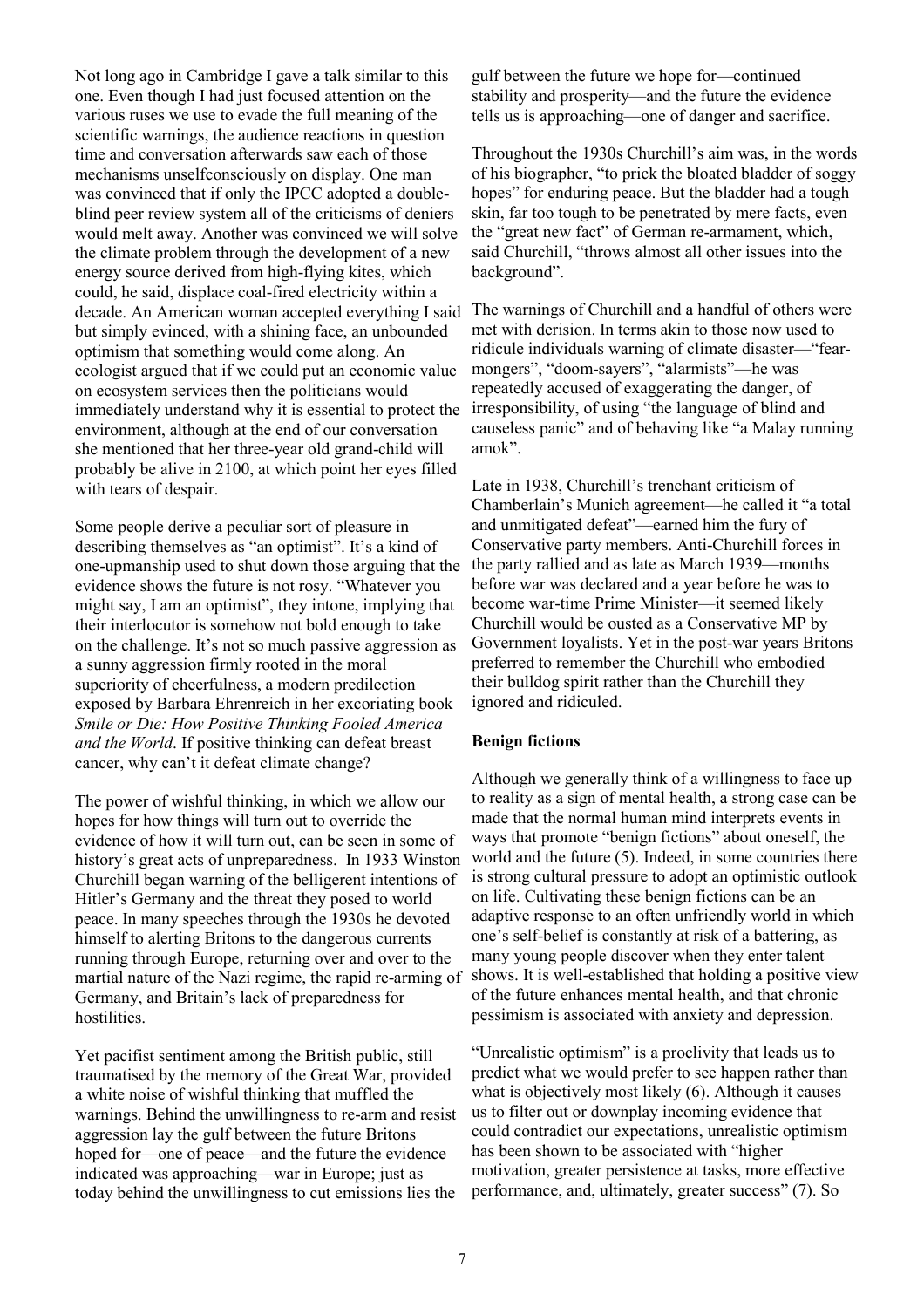while pessimism, especially if it morphs into depression, is likely to lead to passivity and brooding, optimism is more likely to lead to action. Indeed, one of the simplest and most effective treatments for depression is to turn this causation around so that instead of mood determining behaviour, behaviour determines mood. Taking action as a response to depression works from the "outside-in" (8).

Yet within the phenomenon of unrealistic optimism it is vital to distinguish between illusion and delusion. Illusions respond and adapt to reality as it forces itself on us while delusions are held despite the evidence of the outside world. Martin Seligman, the guru of "learned optimism" and "learned helplessness", also recognises that cultivating optimism is helpful only when the future can be changed by positive thinking (9). The evidence that large-scale climate change is unavoidable has now become so strong that healthy illusion is becoming unhealthy delusion. Hoping that a major disruption to the Earth's climate can be avoided is a delusion. Optimism sustained against the facts, including unfounded beliefs in the power of consumer action or in technological rescue, risks turning hopes into fantasies.

#### Camus' The Plague

Some further insights into modern aversion to facing up to climate science can be drawn from Albert Camus' 1947 novel *The Plague (La Peste)*, which is typically read as a representation of how the French responded to German occupation. Bubonic plague breaks out in Oran, a town of some 200,000 people in Algeria. It is cut off from the rest of the world for months on end as thousands succumb to horrible deaths.

Dr Bernard Rieux, the novel's protagonist, is the first to recognise that the mass die-off of rats and the strange symptoms of his patients signal the arrival of plague. It took others much longer to accept the facts before them. The citizens of Oran, wrote Camus, "did not believe in pestilence". They told themselves "that it is unreal, that it is a bad dream that will end".

In a comment that applies with great force to the contemporary climate debate, Camus observed that in denying the facts "we continue to give priority to our personal feelings". As the story unfolds, Camus sees into the strategies used by the townspeople to deny or avoid the meaning of the plague. First they tell themselves the deaths are due to something else. Then they tell each other the epidemic will be short-lived and life will soon return to normal. Later, they cling to superstitions and prophecies, unearthing old texts that seem to promise deliverance or protection. They begin to drink more wine because a rumour has circulated that wine kills the plague bacillus. Then, when drunk, they offer optimistic opinions into the night air.

After months of the deadly epidemic everyone confined in Oran fears it will never end. There is Jean Tarrou, a mysterious visitor trapped in the quarantined town, who kept a chronicle of events in which the people of Oran were viewed from a distance, as through the wrong end of a telescope. Wrote Camus:

> Yes, there was an element of abstraction and unreality in misfortune. But when an abstraction starts to kill you, you have to get to work on it.

As a means of abstracting from suffering, Tarrou's telescope is akin to the approach of some scientists, like James Lovelock, who take up a position somewhere in space from which they dispassionately analyse the possible end of humanity in an abstract kind of way. After Father Paneloux, Oran's Jesuit priest, sermonises on sin and faith, Rieux observes: "Paneloux is a scholar. He has not seen enough people die and that is why he speaks in the name of eternal truths." In 1945 Hannah Arendt described as "metaphysical opportunists" those who took flight from the reality of wickedness by engaging in abstract arguments about Good and Evil.

Those who are willing to face up to the meaning of the climate crisis can learn something of how to approach such a depressing situation from Camus' hero. Dr Rieux works tirelessly against overwhelming odds. He knows that any victories against the plague will be short-lived. "But that is not a reason to give up the struggle", he tells his friend; "... one must fight, in one way or another, and not go down on one's knees", an attitude sometimes read as a metaphor used by Camus for the stance of the French Resistance against German occupation.

Camus argued that the only way to maintain one's integrity in such a situation is to adopt what he called an "active fatalism", in which "one should start to move forward, in the dark, feeling one's way and trying to do good." Rieux's active fatalism is similar to the distinction, drawn by Nietzsche, between the pessimism of strength and the pessimism of weakness. Pessimism as strength faces up to the facts as they present themselves, accepts the danger fully, and engages in sober analysis of what is. It is the pessimism of Dr Rieux, in contrast to that of other citizens of Oran who succumbed to despondency, adopted a submissive stance and capitulated to the situation through a weary knowingness.

#### The End of Humanism

So far I have considered evasion and denial as psychological processes, as "maladaptive coping strategies" deployed by individuals. But I wonder whether matters go deeper, beyond understanding them as mere human weakness or distorted expression of political objectives. I want to suggest that climate denial in both its active and passive forms is a means of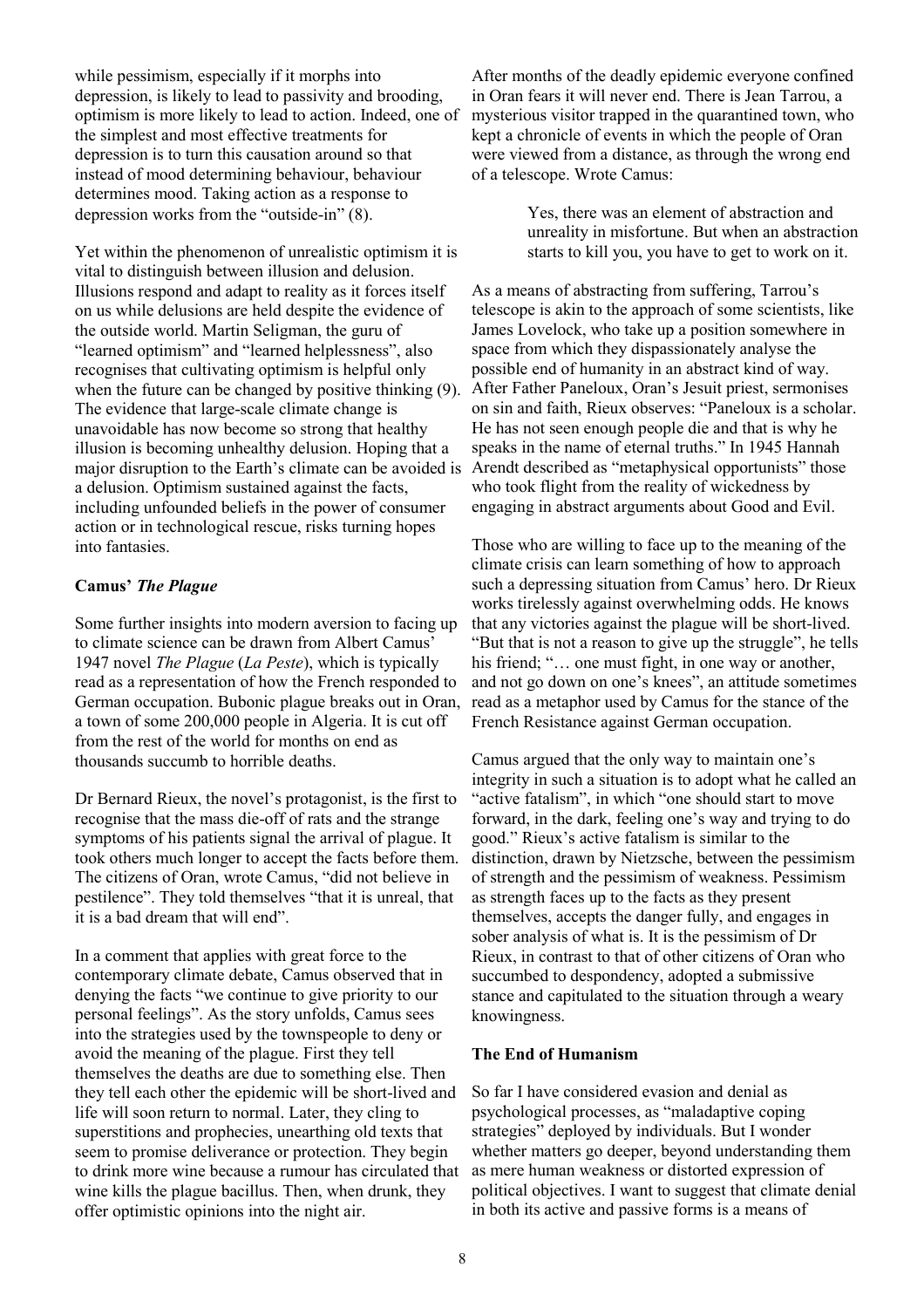attempting to resolve a contradiction deep within the modern understanding of the world itself and our role in it.

The contradiction arises because the rationalistic, systematic way of understanding the world, which is the essence of the technological age, has thrown up some facts that challenge the other essential component of the modernist understanding of the world, that is, the conception of humans as autonomous agents able to control the future by exercising power over nature. The central fact of climate science, barely grasped by the public, is that extra carbon dioxide persists in the atmosphere for many centuries. So what we do in the next one or two decades (in addition to emissions from the past) will seal the fate of the Earth's climate for more than a thousand years, irrevocably transforming the world in ways less amenable to life. For two decades If this is so then defeating evasion is not merely a knowledge of the damage we are doing has been readily available yet we have not changed our ways.

The contemporary mode of understanding the world is much more than an intellectual construct but founds our understanding of ourselves and our lives; in other words, it has deep emotional and existential roots. It founds the conception of self and world we moderns carry around with us in daily life.

This fact drives a dagger into the heart of the modern understanding of the human being, that of world-maker, the Enlightenment subject who creates the future of the world. The idea of humans as world-makers has recently reached its full expression in the concept of the Anthropocene, "a new geological epoch defined by the action of humans", which has been put forward by geologists because the evidence "seems to show global change consistent with the suggestion that an epochscale boundary has been crossed within the last two centuries" (10).

Climate change in the Anthropocene shows us to be enormously powerful yet, like the Sorcerer's Apprentice, unable to control our power, destabilising our self-concept as autonomous subjects imposing ourselves on the natural environment. Climate disruption threatens to destroy the deepest idea of the modernity, that we create the world, shape our future, and determine our own destiny. If this is so then climate change challenges the ontological foundations of the modern world, and evasion goes much deeper than a mere psychological defence mechanism.

The edifice of humanism, the elevation of human concerns and human reason to primacy, is collapsing in on itself as it discovers that the human could never be extracted from its physical environment and that a fractious earth could intercede at any moment. In repudiating all higher authorities—tradition, myth,

god— humanism forgot that there may be "lower authorities" that needed appeasing, the gods of the underworld, so to speak. Humanism is then guilty of falsely isolating the subject, forgetting that the "object" may have something to say about it. As the "slumbering beast" of nature stirs, the idols of humanism—free will, reason, choice, technology, and unbounded optimism seem to be losing their potency.

The recourse to technological thinking—through, for example, carbon capture and storage schemes or geoengineering or a hundred other blueprints—becomes a means of evading an imminent ontological truth, a covering-over of the meaning of the climate crisis by framing it in familiar terms, with ourselves as subjects conducting events.

question of changing our minds, for we can easily change our minds without changing the worldunderstanding within which our beliefs exist. And it goes beyond differences in "worldview" because the idea of worldview, as typically used, does not ask what type of being has a worldview. Overcoming evasion requires a kind of "gestalt shift"—which, in the context of climate change, has been more colloquially called the "Oh shit" moment (11)—a shift in which we see the world afresh. So to overcome evasion we must go much deeper than "examining the evidence", or any kind of intellectual cognition, to a reflection and experience of how we see the world and where we fit into it, a reorientation that goes to our being, our sense of what we are.

Yet before we can orient ourselves anew, the old must disintegrate. Recognising the gap between our sense of self and the disrupted future we now confront can be thought of as an instance of "positive disintegration", a term that captures the idea of our world "falling apart" when the situation makes untenable the assumptions we have used to construct an integral sense of self (12). The inner struggle to adapt ourselves to changed circumstances requires that we go through a painful process of dissolution involving strong emotions, including excitability, anger, anxiety, guilt, depression, hopelessness and despair. The ability to navigate them and reconstruct our selves is a sign of mental health. Accelerated psychic development requires a difficult transition in which the individual becomes an active agent in his or her own disintegration, selfreconstruction and reintegration into a new and more robust whole. If we are to respond adequately to the fractured future climate change presents, we each must first remake ourselves.

mail@clivehamilton.net.au www.clivehamilton.net.au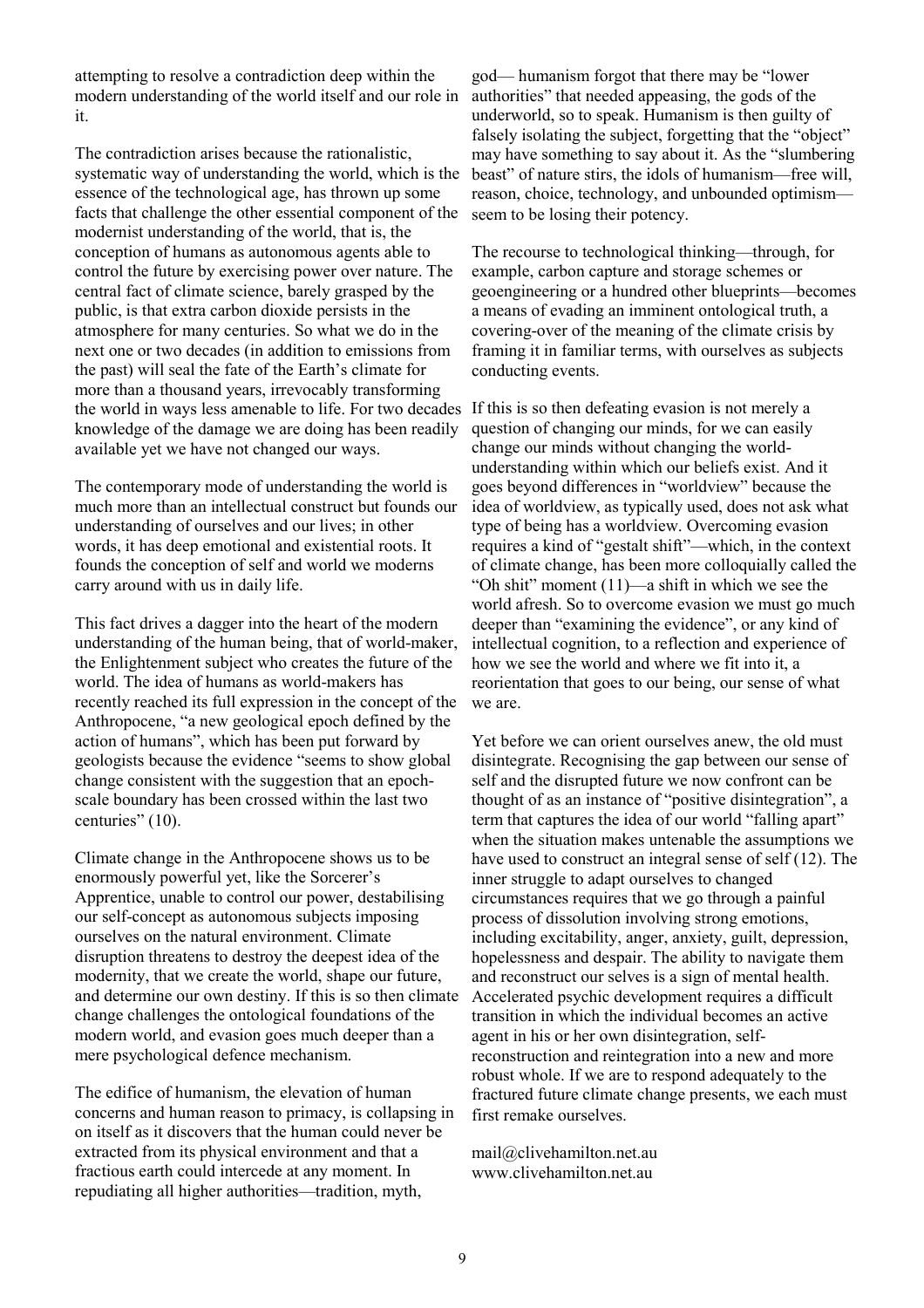#### Notes:

(1) Clive Hamilton, Requiem for a Species: Why we resist the truth about climate change, Earthscan, London, 2010 (2) Some parts of this paper are drawn from Clive Hamilton, "Why We Resist the Truth About Climate Change", A paper to the Climate Controversies: Science and politics conference, Museum of Natural

Sciences, Brussels, 28 October 2010

(3) See Hamilton, Requiem for a Species

(4) Cordula Meyer, "The Traveling Salesmen of Climate

Skepticism", Spiegel Online, 8 October 2010 http://www.spiegel.de/ international/world/0,1518,721846,00.html

- (5) Taylor, Positive Illusions, p. 33
- (6) Taylor, Positive Illusions, p. 33
- (7) Taylor, Positive Illusions, p. 64

(8) N. S. Jacobson, C. R. Martell and S. Dimidjian, 'Behavioral activation treatment for depression: Returning to contextual roots', Clinical Psychology: Science & Practice, vol. 8, pp. 255-70, 2001 (9) Martin Seligman, Learned Optimism, Knopf, New York, 1991, p. 292

(10) Jan Zalasiewicz et al., The Anthropocene: a new epoch of geological time? Philosophical Transactions of the Royal Society A (2011) 369, 835-841. See also the paper on the six limits or whatever (11) http://www.earthscan.co.uk/blog/post/The-e2809cOh-

shite2809d-moment-we-all-must-have.aspx

(12) Kazimierz Dabrowski, Positive Disintegration, Little Brown & Co, Boston, 1964

# Responses to Clive Hamilton's paper.

#### Professor Nick Pidgeon, University of Cardiff

Thank you to Clive for such a stimulating talk. Engaging ordinary people with the issue of climate change is probably the greatest challenge we face today. Our own work at the Cardiff School of Psychology seeks to understand the public response to climate change from a multi disciplinary perspective (integrating approaches from human geography, sociology,



experiential and more psycho-social approaches). We seek to understand these responses both qualitatively and quantitatively.

Climate change is a human and social problem. While the proposed solutions include new technologies or economic instruments climate change is driven by human activity and its mitigation will require lifestyle changes.

So what do we know? We know that people are concerned. We know that they confuse climate change with other issues. That they tend to see it as a distant problem. That human activity has exacerbated climate change, but they

often fail to link the cause with its effects. In addition the immediate causes (our constant use of energy) are often invisible to us in everyday life. In discussing how to approach climate change we must look at what values really matters. And, of course, look at our behaviour in relation to all facets of everyday life: transport, heating, food preservation and preparation etc..

What are the barriers to facing climate change? There are many (see the paper from my colleague, Irene Lorenzoni, 2007) including: scepticism, distrust, a view that it is a distant problem, lack of political will, and externalising responsibility for climate change. In particular people see governments as primarily responsible for acting. It is not clear if these represent post hoc rationalisations or general barriers that are structured through the social and political contexts we inhabit?

National governments are indeed responsible for acting on climate change. But national governments feel constrained by the electoral cycle, so urge citizens to act. We thereby get a 'governance trap': governments looks to individuals to make changes, individuals look to the government to make changes, and in the process nobody changes.

Things are getting worse. From 2005 to 2010 there was less concern and more scepticism amongst the public about climate change. This worsening scenario is most likely due to recession, boredom/fatigue, distrust and a deeply-felt resistance—as Clive's text explains so cogently—to difficult truths about climate change.

Organised climate sceptics have also waged a long war on environmentalism. If we look at the demographics of scepticism (from survey work across Britain in 2010) those most pre-disposed to be a climate sceptic are older, male, and politically more conservative. They are likely to hold highly more traditional values and have low interest in the environment.

Uncertainty is a very important theme. We have to deal with facing uncertainty. Some things are certain, for example: the climate is changing, it is getting warmer and this is in part due to our actions and most of the long run impacts will be negative. But we can't say for sure what the change in daily maximum average temperatures in the summer might be in 2080.

So we have to deal with the tension of not knowing precisely what's going to happen in terms of temperature increase, or sea level rise, or more extreme weather. Of course, sceptics can use the lack of certainty to try to undermine the validity of climate change data and science. We need to learn to face uncertainty collectively. Perhaps we need to actively make reference to risk and uncertainty and the unknowns. In other areas of life we do this - for example, smoking is an uncertain risk for the individual,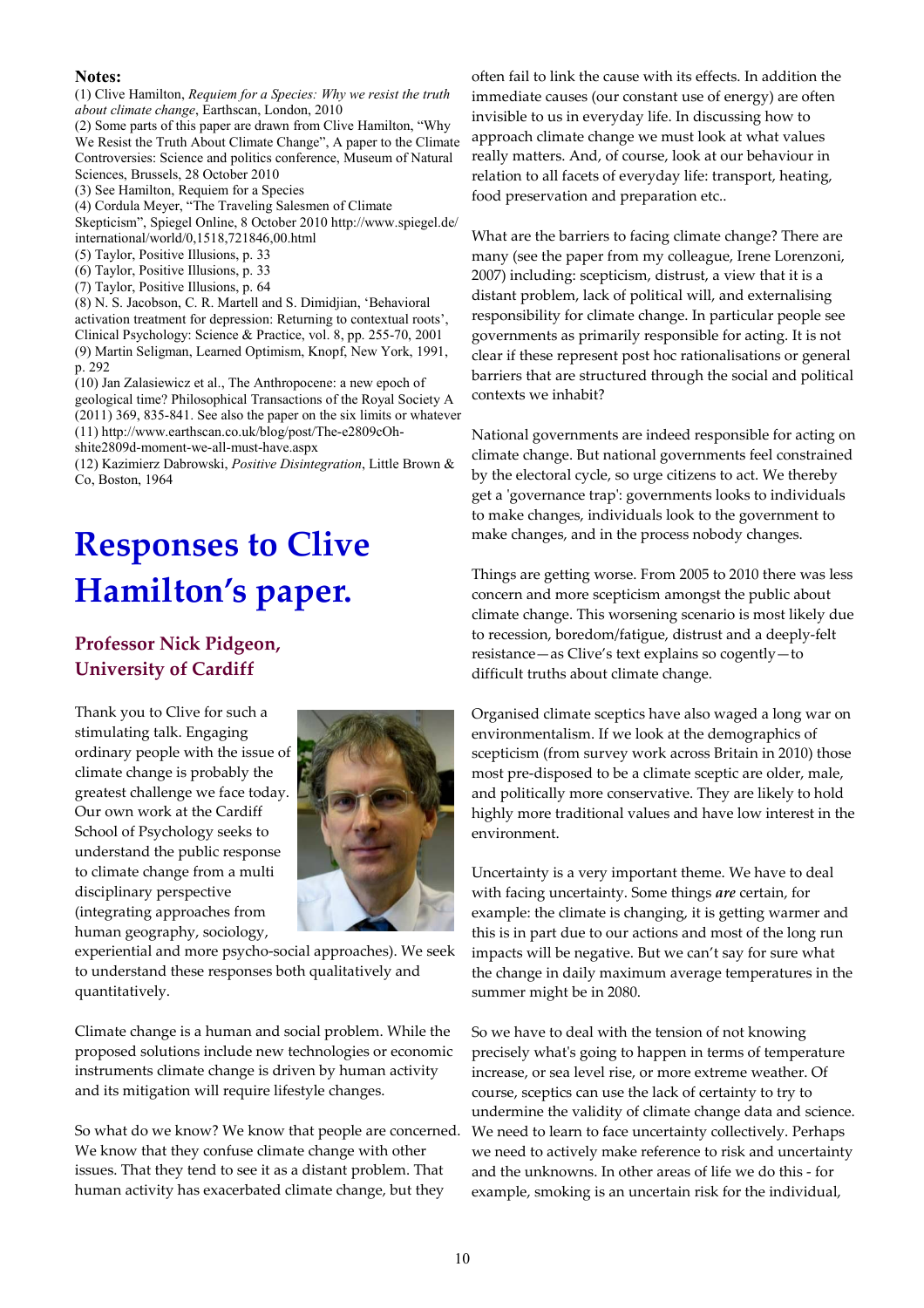but very successful support programmes – some involving professional counselling and psychotherapy- have helped many people to stop smoking. So can we transfer the lessons here?

How do we engage people? We need:

- To go beyond social marketing and the view that we can use the tools of consumer society to challenge consumption
- To be honest and forthright about the scale of the problem ("emotional engagement is important")
- To be honest about the impact of mitigating and adapting to climate change, with no single solution available
- To engage with peoples' emotional responses
- To promote pro-environmental views and social networks which support people in changing their lifestyles
- To look at the language we use in facing climate change, particularly the deeper messages and the values underlying what we say
- To demand policy change of the government and policy-makers

#### References:

Irene Lorenzoni, 2007, Lorenzoni, I., Nicolson-Cole & Whitmarsh. Barriers perceived to engaging with climate change among the UK public and their policy implications. Gl. Env. Chg., 17, 445-459 (2007).

NB The bullet points at the end of this paper are taken from 'Communicating climate change to mass public audiences', a working document from the Climate Change Communication Advisory Group, September 2010.

#### Tree Staunton Integrative Body Psychotherapist and Course Director for Psychotherapy at BCPC



Interestingly I find myself in the 'denial' camp regarding the scientific evidence for vaccination. I have followed other research and evidence and I came down clearly on the side of anti-vaccination when considering this for my own child. Does this make me irrational? I hope so….

It is our irrationality which can at times save us from a lack of imagination which is vital to finding new solutions to old problems……so I want to encourage us all to listen with our senses, and to allow them to respond to what we are discussing. Perhaps we will find answers in non-sense!

So I would like to begin by reassuring you, Clive that you do not need to worry about 'unrealistic optimism' with a bunch of psychotherapists in the audience. We love the darker side of life - staying with pain, immersing ourselves in it, having a sustained empathic enquiry…..all that richness!

I have some reflections as to what can happen when psychotherapists turn their attention towards political matters and themes such as the environment and climate change.

My own history of political activism has led me to understand that as campaigners we can become part of the problem, rather than the solution. There is a tendency to polarise discussions when we campaign - we believe that we are right, and that we need to convert the other to our viewpoint. This is in the nature of lobbying. The hope is that if the facts are laid out before people they will see sense, and change their behaviour. But is this effective? How do people change? How do we change?

As psychotherapists we understand that change is not at all simple and that it does not follow along rational lines of thinking….neither is it particularly fast. With escalating dangers to our survival - such as climate change - we are seeing that the speed of change that we generally expect in psychotherapy is not going to save our skins, and psychotherapists from all modalities are seeking faster, more direct methods. But whatever the method, we know that change is often slow.

One of the important dimensions of psychotherapeutic discourse which can be transferred effectively into political arenas is the focus on process rather than content. I know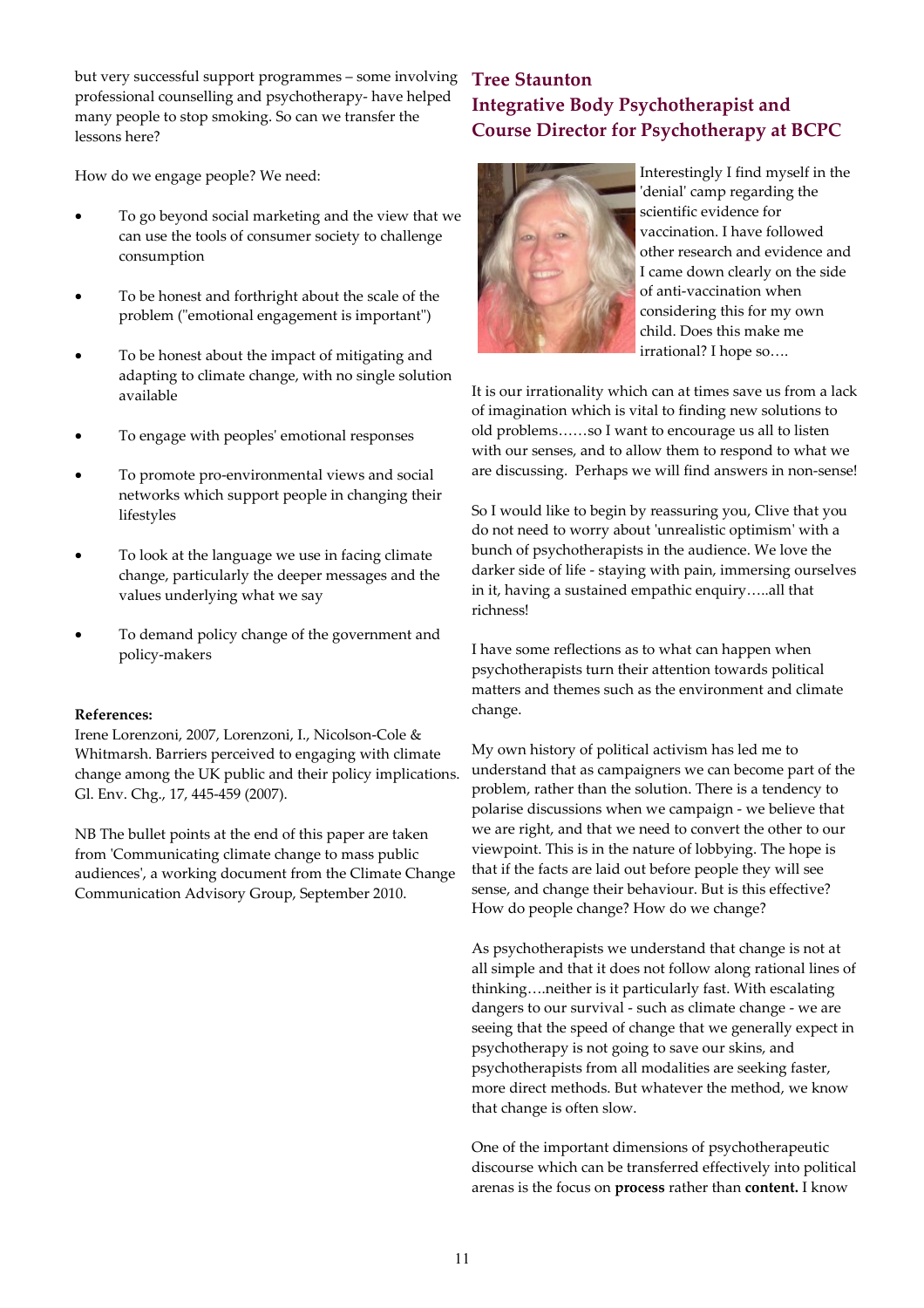that Rosemary Randall is employing this to great effect in her Carbon conversations. We know that the exchange with someone is largely nonverbal, that the way to reach another is often not through information but through subtler forms of communication, reaching out and making contact, listening, resonating and attuning. These are the ways of influencing people that we need to bring to the political arena - not in a manipulative way but in a sincere and authentic way to meet with our human dilemmas, beyond ideas of right and wrong.

Clive, you have told us that presenting the facts does not seem to change people's perception. So the question for us as politically motivated therapists is how can what we know make a difference to how we act? When we consider the issues that face us in catastrophic climate change, what kind of therapeutic work will enable us to really come in touch with and sense that is happening in our environment? It must be understanding through our senses: our bodily experience of ourselves in relation to our environment. Our disconnection is the problem - our inability to digest and assimilate the knowledge that is available to us. We know but we cannot act. We cannot take in our sense of things, and we are unable to respond appropriately to the threats of climate change because we simply cannot process the information. So how can we translate the knowledge in our heads into knowing in our being? Being with our bodies. As much and as often, using and utilising our senses.

Native American writer Linda Hogan says:

'Love for the body and the earth are the same love'.

Coming to love our bodies is an active work in progress, when we work with the body in psychotherapy. It is a fundamental shift in our self identity. Environmental philosopher Paul Shepard speaks of 'the self with a permeable boundary...whose skin and behaviour are soft zones contacting the world instead of excluding it' (Roszac 1995:13)

This connection between body and environment formed part of my enquiry in my research thesis exploring 'Body Consciousness' and I want to end with some of the voices of my research participants, who engaged with me in this project:

'Horizons were more expansive, felt more accessible'….'I was acutely aware of smells - cut grass, lavender... I couldn't get enough of it'……'I felt spatially aware….there was no edge between me and my environment. It wasn't a different connection, but I stopped and gave it time'…..'I saw my little granddaughter, and I felt as if I saw things as she does - closer to them somehow'……

Our bodies are our barometers, and our compasses. Can we find our way back before it is too late?

#### Sally Weintrobe, Psychoanalyst, Institute of Psychoanalysis



I am delighted and feel privileged to be asked to discuss Clive's important and rich paper. Time constraints mean I cannot discuss much that I found interesting and important, such as his cogent analysis of the effects of the 'denialism industry' and also the nuanced way he looks at the

complexity of optimism in the face of climate change (CC). Clive's writing enables and supports us to feel anxious, sad (1) and less alone. Perhaps in wanting to form our new Alliance we seek not only to broaden our understanding of CC but also to support each other to bear the reality. Understanding CC and a supportive environment actually go hand in hand; our increasing capacity to take in what CC really means depends on our feeling supported to bear the knowledge.

Clive points out that to engage with CC we need to allow disintegration of our existing ways of seeing ourselves in relation to our environment. Disintegration is a positive creative act, requiring the capacity to tolerate strong emotions and to mourn our illusions. I absolutely agree. The central illusion Clive addresses is that we are in charge of Nature and we control the future, with the help of our 'technological-production science'. Central to the illusion is our denial of our real dependence on Nature (2).

Clive points out that the narrative of the enlightenment backs up this illusion. This is an important point. We swim in the medium of this philosophy like fishes oblivious to being in water. We are clearly in great need of alternative philosophical narratives (3). People do not give up old structures without the prospect of new ones in place.

I want to add to Clive's account a psychoanalytic perspective on why disintegration can feel so threatening. I suggest the key to this is anxiety (4). A psychoanalytic model of people underpins my understanding of anxiety and I will first go into this model. It is that we are inherently in conflict between different parts of ourselves, that much of the conflict goes on at an unconscious level and that the biggest conflict we face in life is between the concerned part of us that loves reality and the more narcissistic part of us that hates reality because it inevitably thwarts us.

The part that loves reality recognises its true size and where it fits in the scheme of things, tolerates limits, tolerates having very ambivalent feelings about reality, tolerates being far from perfect, suffers feelings of anxiety, guilt, shame and loss, is motivated by loving concern, finds reality challenging and finds struggling with it is what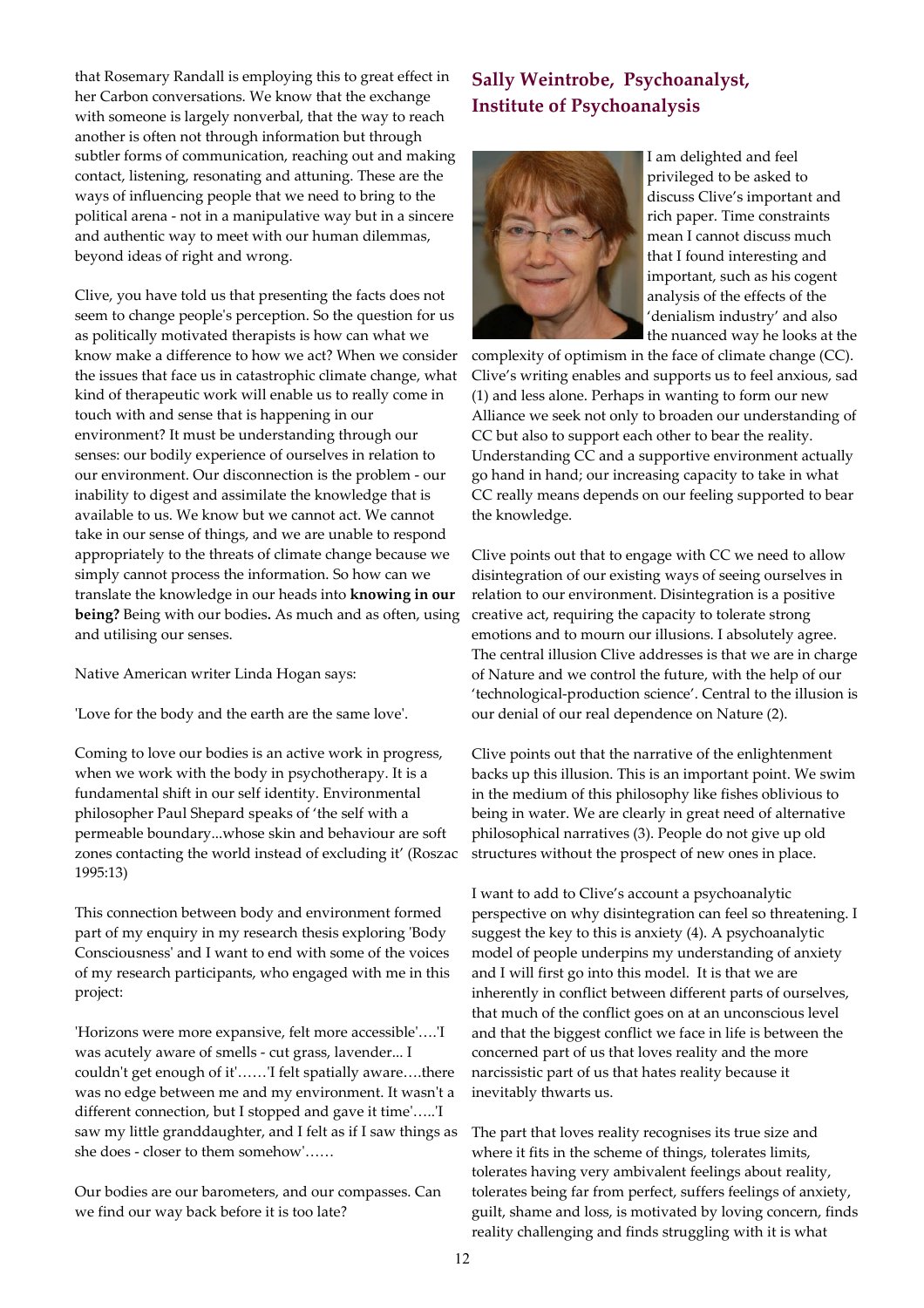ultimately provides meaning and self worth. It is wedded to rational thinking. It aims to try to put right damage caused by the narcissistic part in real ways and to mourn an idealised world.

The part that hates reality – the narcissistic part - feels special and a bit god-like, hates limits, feels entitled to avoid difficult feelings such as anxiety, guilt, shame and loss and is prone to 'wish fulfilment' type of thinking. It aims to restore the sense of having perfect conditions for itself, and it uses omnipotent magical 'quick fixes' to try to achieve this. It expects admiration for its 'quick fixes'.

Melanie Klein, following Freud's pioneering work on the subject, recognised that anxiety is at the very centre of our work to face reality. She argued that the narcissistic and the reality-based parts of the self both face anxiety. The narcissistic part is anxious that if reality is accepted it will not survive. The realistic part is anxious that the narcissistic part, with its sense of greedy entitlement to flout reality's rules, has caused actual damage.

Klein saw that the work of gradually accepting reality involves facing BOTH these kinds of anxiety. They are both survival anxieties. Anxiety is actually a vital signal that alerts us to threats to our survival. Klein's point is that when faced with reality, especially that it can bring most hated and unwanted changes, we inevitably veer back and forth between protecting ourselves from these two very different kinds of survival anxiety. She also, crucially, pointed out that for the part of the self that loves reality to be more powerful than the part of the self that hates reality, we need emotional support to bear anxiety and also difficult feelings like guilt, shame and loss.

When anxiety gets too much to bear, we defend against it. A major defence is denial of reality. Denial usually involves minimising anxiety by finding magical 'quick fixes'. It also involves minimising feeling helpless and vulnerable by feeling magically big and powerful.

There are two possible resolutions to our enduring inner conflict, the first where reality and rationality win – here illusion is mourned, and the second where unreality and irrationality win - this is the more stuck terrain of delusion.

Crucial to whether rationality or irrationality win is what type of denial we use when anxiety gets too much to bear, whether it is negation or disavowal.

Negation is maintaining that something that is, isn't. It can  $\bullet$ be an ordinary early response to a reality that faces us with shocking losses, changes and anxieties. Negation is the first  $\bullet$ stage of mourning. It protects against the sense of 'positive disintegration' so vividly described by Clive. Part of the shock and sense of disintegration is that defences mounted

to protect against too much anxiety need to crumble if reality is to penetrate. Feeling big and powerful gives way to feeling helpless and perhaps humiliated, and anxiety that has been split off and minimised returns to flood and overwhelm.

By contrast, disavowal is failed or blocked mourning. It is when a quick fix solution is found such that reality is seen and not seen at one and the same time. Whereas negation is a more transient defence, more easily given up, disavowal aims to create a more entrenched, enduring, state of 'turning a blind eye' or 'sitting on the fence' in relation to reality.

Disavowal involves a severe attack on thinking. It results in confusion and a breakdown of proportionality in thinking. This is because with disavowal anxiety is minimised, guilt and shame – emotions that also cause us great anxiety – are minimised, and all this is achieved through 'quick fix' thinking. But, when reality is minimised and ridiculed, the rational sane part of the mind, always there, even if eclipsed and made small, becomes increasingly anxious.

With disavowal, lies and fraudulent accounting flourish. While negation does not distort the reality that is denied so much, disavowal does distort it.

Disavowal is actually a poor means of lowering anxiety, as it does nothing to address its real causes and thereby can lead to an escalation of underlying realistic anxiety that can feel increasingly unmanageable. The more disavowal is allowed to proceed unchecked by reality, the more anxiety it breeds and the greater the danger that the anxiety will be defended against by further defensive narcissism and further disavowal. Disavowal leads to a vicious spiral and it is this that makes it dangerous.

Whereas with negation, mourning is possible and rationality wins; with disavowal mourning is blocked and irrationality wins. This, I suggest corresponds to the distinction Clive refers to between illusion and delusion.

There is currently a growing body of opinion that we are in a culture of disavowal (see Hoggett, 2010).

What are our anxieties about climate change? I suggest our biggest reality-based survival anxieties are:

- We depend on the Earth for our very survival and Earth is showing signs of damage
- We face an uncertain and dangerous future and the potential loss of any future at all
- Leadership is not acting sufficiently to protect our very survival, deep down we know this, and it is traumatic to feel this abandoned and uncared for.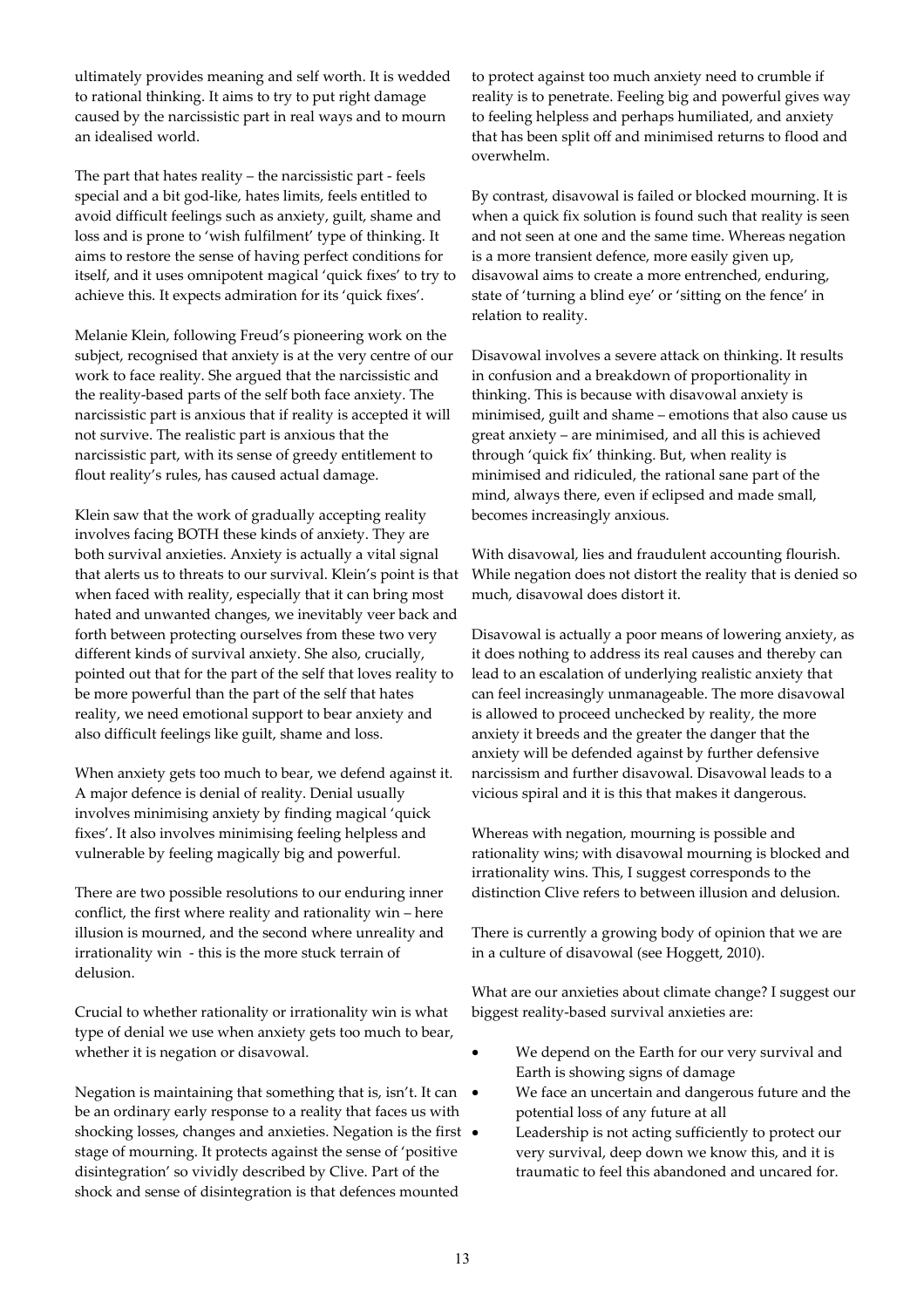Our narcissistic survival anxieties are:

- We will be forced to give up seeing ourselves as special and entitled to have it all and be it all
- We will be forced to give up our sense of entitlement to apply our irrational quick magical fixes to the problems of reality.

What might cause a culture of disavowal to set in? The following causes have been identified:

- The reality has become too obvious to be simply denied with negation
- There is anxiety that the damage is already too great to repair
- There is felt to be not enough support and help to bear the anxiety and suffering that knowledge of reality brings.

If we look at these predisposing factors to disavowal, we see that they fit current realities about climate change very well.

As climate change progresses and its effects become ever more visible, unless greater support for facing reality is given, and unless group narcissism is challenged to a greater degree, we can expect disavowal to be the prevalent defence against the 'too much-ness' of the reality. Inaction on climate change does not only lead to soaring levels of CO2 emissions. It may lead to spiralling disavowal with dangerous consequences.

The kind of disintegration experienced when disavowal is acknowledged is far more severe than the kind of positive disintegration Clive is talking about. This is because it involves reintegrating crippling anxieties and burdens of guilt and shame back into the self, crippling because of having been allowed to build up and not dealt with because split off.

This leads to my final point. I think it really matters how we understand these different kinds of denial because they have such different underlying structures and implications. I think it is important to characterise denialism as Clive does as the repudiation of a body of science for political and cultural reasons but to keep a distinction between negation and disavowal (5) as forms of denial people use. Facing reality is less problematic with negation.

#### References:

(1) Aldo Leopold once said that 'One of the penalties of an ecological education is one lives alone in a world of wounds' (1993:165) (2) Clive's point concurs with emerging psychoanalytic voices. For instance, Välimäki and Lehtonen (2009) have suggested that modern man is suffering from what they call an environmental neurosis, rooted in deep-seated annihilation anxiety resulting from our denial of our real dependence on nature, based on the illusion of our own

autonomy and backed by of use of science (not science itself). (For their ideas in English see Välimäki and Lehtonen in Weintrobe ed. (in press) 'Engaging with Climate Change: Psychoanalytic Perspectives'. London: Routledge.

(3) a point made by Curry (2006) 'Ecological Ethics' London: Polity Press

(4) The full argument can be found in Weintrobe (in press) 'The difficult problem of anxiety in engaging with climate change' in Weintrobe ed. (op. cit.).

(5) This accords with Stan Cohen's categories of denialism and denial. Cohen equates denial with turning a blind eye – i.e. with disavowal. He does not distinguish between negation and disavowal, a distinction I think I crucial. (See Cohen (in press) 'The Elementary forms of denial' in Weintrobe (op.cit.)

#### Sandra White, Ecopsychologist



Let's start with a brief taste of something different. I invite you to feel your feet on the floor, your bottom on the seat of your chair, and your back against the back of your chair, and breath deeply and steadily. Close your eyes and think about somewhere outside in larger nature that you have enjoyed. See yourself there. You might

remember the last time you were there, or imagine yourself there now. Spend a minute there, right now, breathing in the atmosphere, feeling yourself there. Take your last breath there for now, and bring your awareness back to here, this day, this room. Breathing steadily, feel your back against the back of your chair, your bottom on the seat of your chair, and your feet on the floor. And open your eyes. Welcome back!

Take a moment to notice how you are feeling now and perhaps you'll share something of that during the discussion.

John Lennon said: "Reality leaves a lot to the imagination" While T S Eliot wrote: "Humankind cannot bear much reality". And I think we have heard much that is valuable about that, for which I thank you, Clive.

To provide historical and literary examples of the behaviours that are so problematic to us today is a real service. It helps us to understand the enormity of the task before us, in transforming the climate of opinion in ways which will enable the needed scale of practical change to be undertaken.

I especially appreciate your articulation of "the gulf between the future we hope for—continued stability and prosperity—and the future the evidence tells us is approaching—one of danger and sacrifice." It seems that our task is to learn how to bridge that gulf.

You also make it clear that it is not only a highly material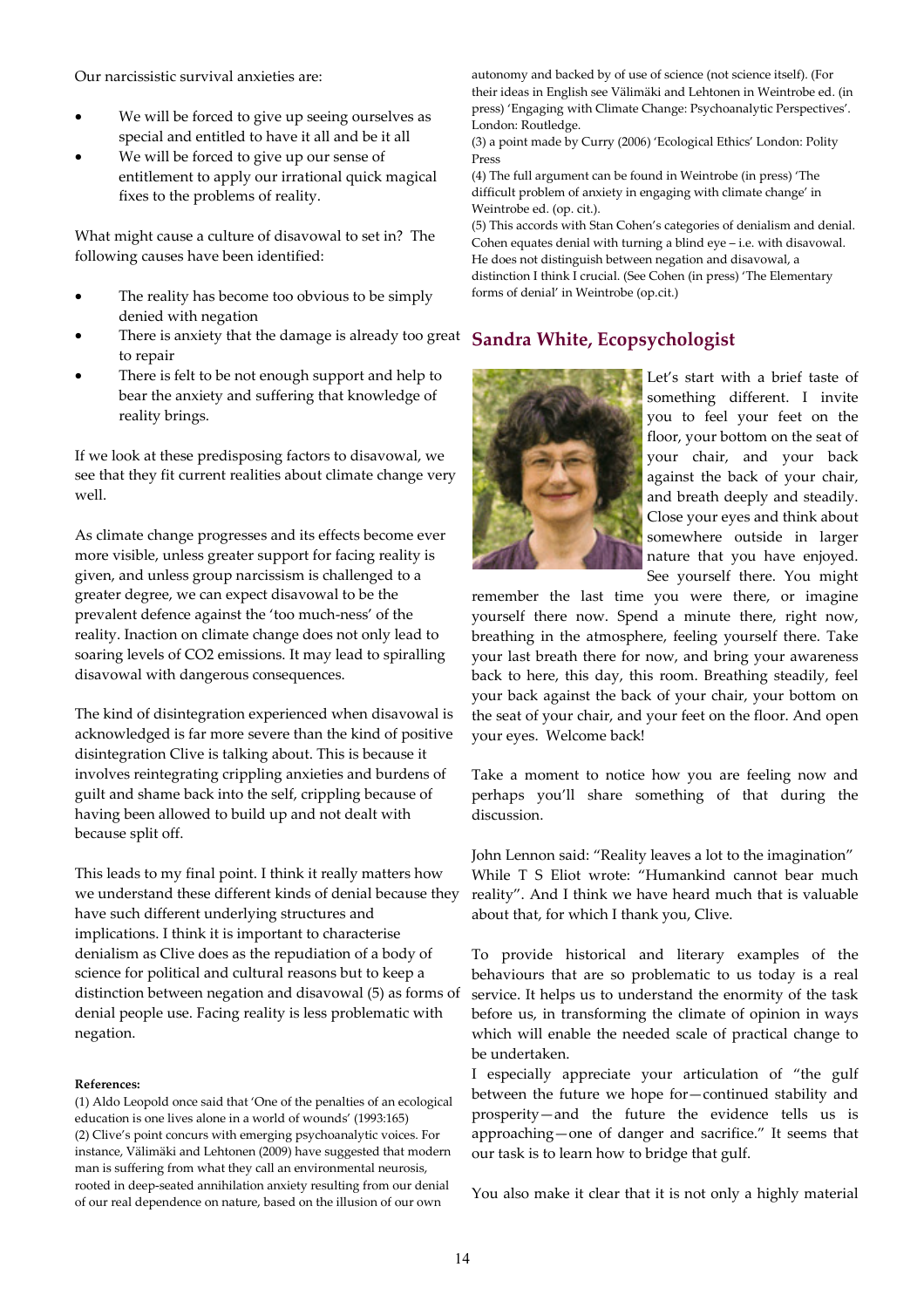and thereby human destiny.

For me, there is another idea to be sacrificed if we are to love for the natural world which is in all of us, however learn how to bridge towards the people we seek to latently. And I think that feelings of grief, shame and guilt influence. In Hertford, where I live, I am in almost daily at what we are doing are unbearable for most people. The contact with the people I seek to influence, who might be grief in particular, it's terrible. And so I think that denial called ordinary, aspiring, middle-class and upper-class does its job well in protecting them from what they cannot people. A significant proportion commute to the financial cope with. And I include us, too, for we are all at different centres of London. When it comes to environmental levels of denial all the time. matters, the majority of them are silent, keeping their heads down as they rely on the continuation of 'business So, when thinking about creating the conditions in which as usual' so that their worlds will remain intact. Once I all this can be faced, psychotherapy provides a model from became a little known in the town for things green, a few which we can learn. Psychotherapy creates a consistent, of them have crossed the street or turned their back on me respectful, attuned and non-judgmental setting where in crowded rooms, in their effort to avoid meeting suffering, journeying and sacrifice is compassionately everything I have come to represent to them. And I think accompanied and witnessed. American founder of personthat what the green movement has come to represent to centred psychology Carl Rogers defined the therapeutic them is the loss of their whole world. Not *the* whole world, attitude as "unconditional positive regard". Unconditional but *their* whole world; the home and way of life they have positive regard is vital even while someone confesses to created for themselves with which they are completely doing terrible things, because it is precisely the condition identified and which, therefore, in a certain sense, they which enables that confession, and the confession is the need. For me, then, what is also to be sacrificed is the idea necessary forerunner to healing, integration and creative that these things are 'only psychological' and that, forgive change. me, Clive, denial itself is a "mere human weakness", a "mere psychological defence" or even a "ruse". Swiss Another question then is how to create these conditions in founder of analytical psychology Carl Jung often described other places and forms which look nothing like the internal world in terms of psychological "facts". With psychotherapy. I think that, for example, the Transition this word I think he was communicating, indeed insisting, Towns movement with its Heart and Soul aspect and that the inner world must be respected as *its own order of* Carbon Conversations in many ways do this. By reality.

I don't think in terms of illusion versus delusion. I think in way of enriching and fuelling their practical action, it terms of a clash between two *opposing, and equally valid* becomes possible to share, witness, accompany, and even realms of reality: The realm of the physical, where the love each other at deeper and deeper levels, perhaps science is telling us that we *really must protect* the Earth's related to how long the groups continue to meet. To my systems from further deterioration. And the realm of the mind, these are also the main conditions for sacrifice, and psychological, where most people *really must protect* their so when they are in play commitment to more and more personal emotional and mental systems from breaking material changes and reductions can be made. I believe in down. Both are entirely legitimate.

As therapists we know this, but it is difficult to translate it enabling the depth of change we need. Clive, I on to activist ground. I have found that talking in this way wholeheartedly agree with you that each of us is to sometimes takes me into territory akin to what Clive "remake ourselves", and I think that most of us must not described in Weimar Germany, which is interesting! do it alone. We must seek out the conditions which create Talking in this way has sometimes been interpreted as my enough safety for the risks to be undertaken. We must seek vindicating people who want to hold on to their lifestyles, out others and do it together. and there has been some heat!

But if we can help people to really get this, if more of us As many here will recognise, global philosopher and people identified with the dominant system, it can take us influencers of the Transition Movement and other likeon a path which asks different questions. For me, a central minded initiatives, and I think that her "Work that to enable people to face the unfaceable?"

way of life that needs to be sacrificed, but also our What is it that is unfaceable? I think that it is the death and underpinning ideas, our illusions of control over nature destruction we are causing to our beautiful, sophisticated and wondrously abundant Earth. I think that E O Wilson was right when he coined the term "biophilia": the innate

generating groups of people who meet regularly and encouraging them to connect with the feeling level as a what Euripides said: "Love is all we have, the only way that each can help the other". Loving connection is vital in

can embrace the validity of the psychological needs of activist Joanna Macy has been one of the leading question has become: "what conditions need to be in place Reconnects" equally creates the kinds of conditions I have described. Yet, part of what inspired Joanna was her utter repudiation of psychotherapy. Inspired by Tibetan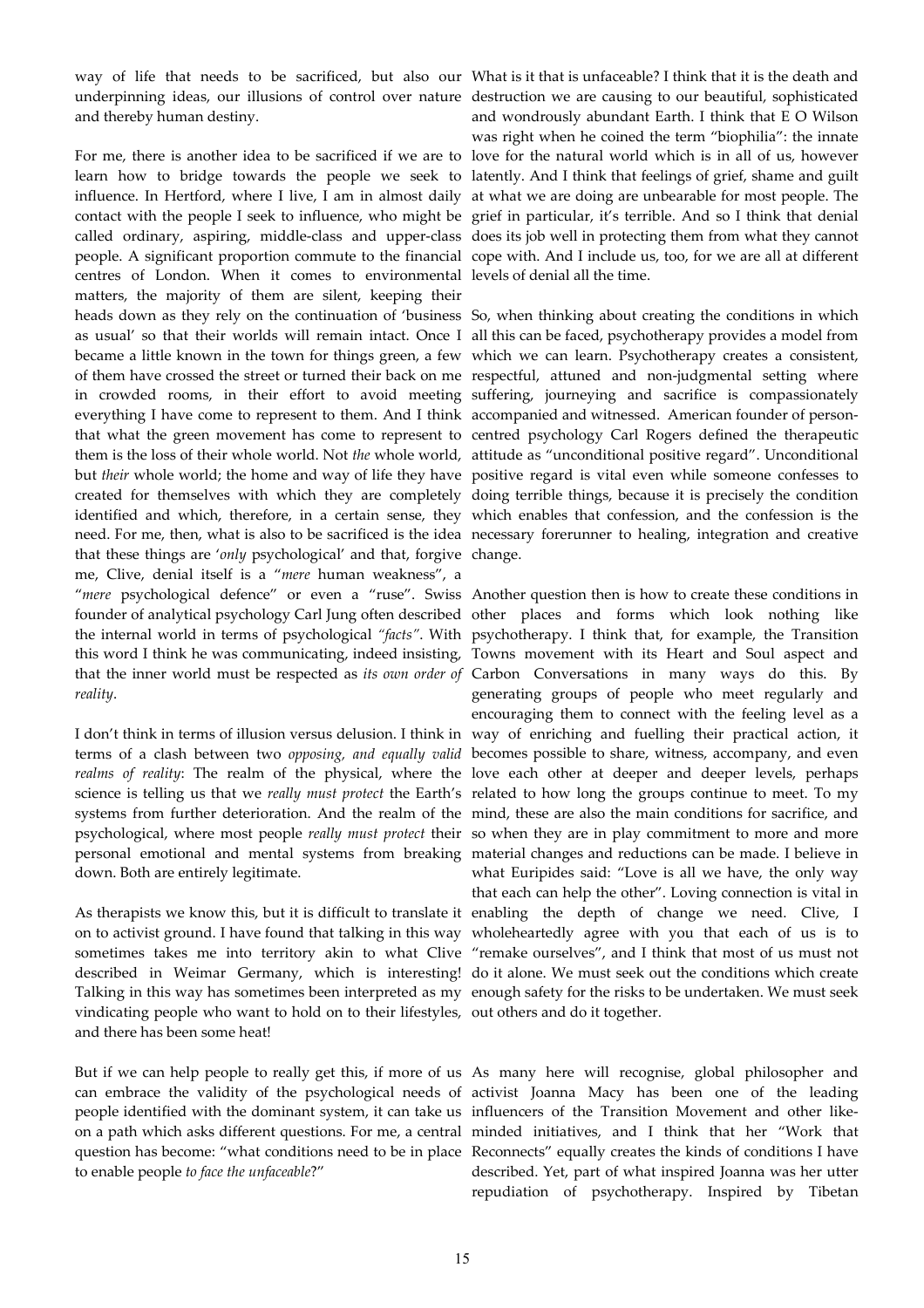Buddhism and systems thinking, Joanna recognised that there was much more to her empathy and pain for nonhuman creatures who were suffering, than projection on to them of her own suffering. For if, as ecopsychology and some other religions and philosophies propose, humans are part of the Earth, not separate, not superior, then empathic recognition of the real suffering of others sharing Earth with us as home is integral to human experience, just as it is to creatures like elephants, cats, dogs and many others. As someone who believes in classical Freudian and Jungian approaches, I think it's a matter of allowing the possibility that such empathy is not always projection and seeing where that takes us, and I know this is starting to happen. In his ground-breaking book, "Living in the Borderland", American Jungian analyst Jerome Bernstein explores this territory, and openly shares something of his personal journey away from more traditional analytic thinking and towards that of the Navajo community nearby, who recognise the interconnectedness of all life. How he tries to integrate these perspectives is profound and moving.

Vietnamese peace activist and philosopher Thich Nhat Hanh teaches Interbeing, and I invite you to take into your hands now a piece of paper, any piece of paper, and look at it while I read to you some of his words:

INTERBEING (see shaded box to the right).

"Reality leaves a lot to the imagination."

If we are to create an Alliance which will powerfully help those involved in facilitating change towards greater and truer ecological sustainability, we, the broad psychotherapeutic community, will need a great deal of imagination! As is demonstrated here today, there are many different approaches within our vast field and there are both harmonies and tensions. For us to be able to collaborate well, I think there will need to be some sacrifices of some 'sacred cows' in all quarters and perhaps we also need to ask ourselves the question "what conditions do we need to create which will make those kinds of sacrifices possible too?"



There is a cloud floating on this sheet of paper that you are holding in your hand.

Without a cloud, there will be no rain; without rain, the trees cannot grow; and without trees, we cannot make paper. The cloud is essential for the paper to exist. If the cloud is not here, the sheet of paper cannot be here either; so the cloud and the paper inter-are.

If we look into this sheet of paper even more deeply, we can see the sunshine in it. If the sunshine is not there, the forest cannot grow.

In fact, nothing can grow. Even we cannot grow without sunshine.

And so, we know that the sunshine is also in this sheet of paper; the paper and the sunshine inter-are.

And if we continue to look, we can see the logger who cut the tree and brought it to the mill to be transformed into paper. And we see the wheat. We know the logger cannot exist without his daily bread, and therefore the wheat that became his bread is also in this sheet of paper.

And the logger's father and mother are in it too.

Looking even more deeply, we can see we are in it too, because when we look at a sheet of paper, the sheet of paper is part of our perception.

So everything is in this sheet of paper. You cannot point out one thing that is not here - time, space, the Earth, the rain, the minerals in the soil, the sunshine, the cloud, the river, the heat. Everything co-exists with this sheet of paper.

'To be' is 'to inter-be'. You cannot just be by yourself, alone. You have to inter-be with every other thing. This sheet of paper is, because everything else is.

As thin as this sheet of paper is, it contains everything in the universe within it.

Words and calligraphy by Thich Nhat Hanh